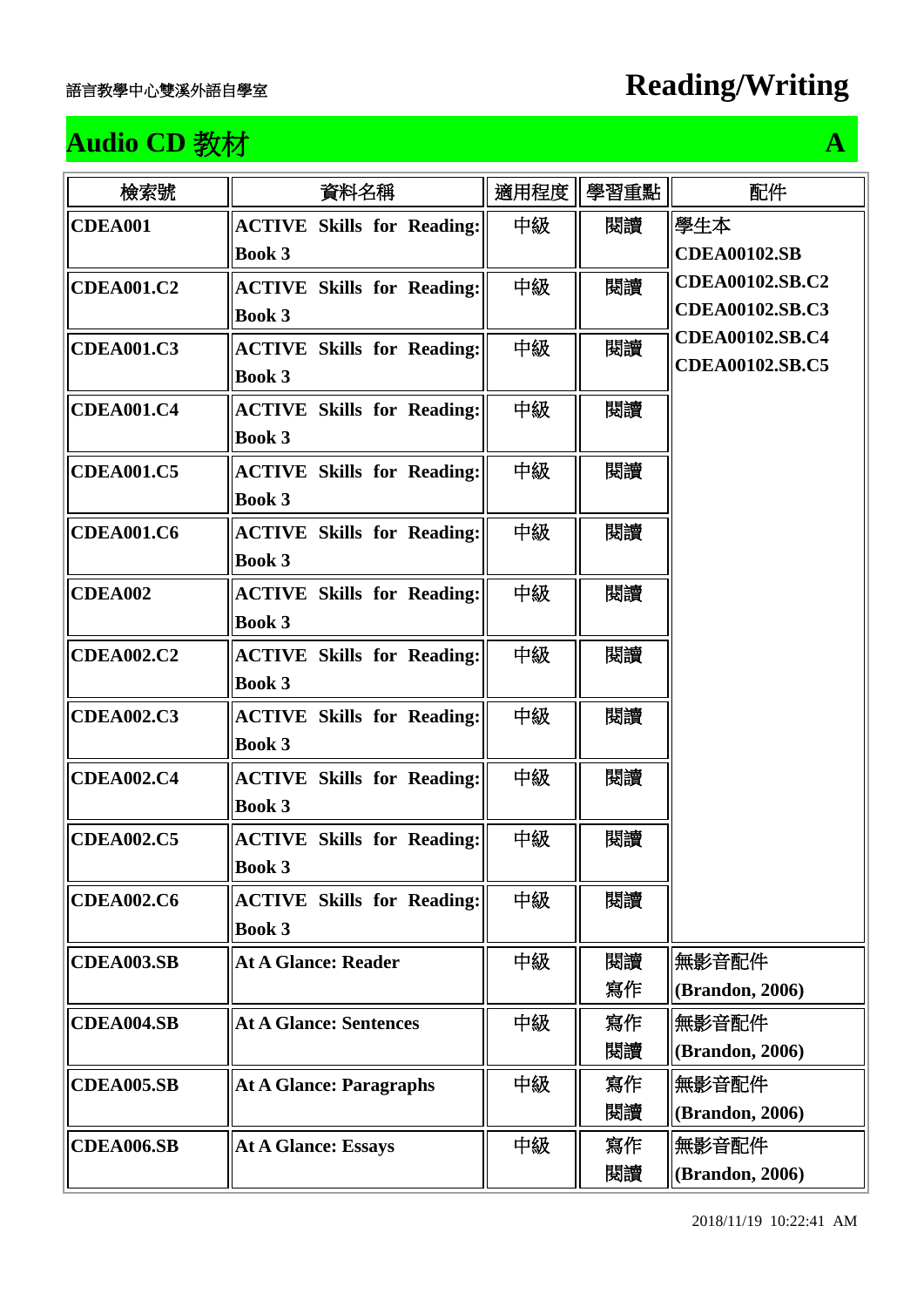## **Audio CD** 教材 **Audio CD** 的过去分词

| 檢索號                | 資料名稱                                                               | 適用程度 | 學習重點 | 配件                                           |
|--------------------|--------------------------------------------------------------------|------|------|----------------------------------------------|
| <b>CDEA007</b>     | <b>Skills</b><br>for<br><b>Reading</b><br><b>Active</b>            | 初級   | 閱讀   | 學生本                                          |
|                    | <b>Second Edition</b><br><b>Book 2</b>                             |      |      | <b>CDEA007.SB</b>                            |
| <b>CDEA007.C2</b>  | <b>Active</b><br><b>Skills</b> for Reading                         | 初級   | 閲讀   | <b>CDEA007.SB.C2</b>                         |
|                    | <b>Second Edition</b><br><b>Book 2</b>                             |      |      | <b>CDEA007.SB.C3</b>                         |
| <b>CDEA007.C3</b>  | <b>Active</b><br>Skills for Reading                                | 初級   | 閲讀   | <b>CDEA007.SB.C4</b>                         |
|                    | <b>Second Edition</b><br><b>Book 2</b>                             |      |      | <b>CDEA007.SB.C5</b>                         |
| <b>CDEA007.C4</b>  | <b>Active</b><br><b>Skills</b><br>for<br><b>Reading</b>            | 初級   | 閲讀   | <b>CDEA007.SB.C6</b><br><b>CDEA007.SB.C7</b> |
|                    | <b>Second Edition</b><br><b>Book 2</b>                             |      |      | <b>CDEA007.SB.C8</b>                         |
| <b>CDEA007.C5</b>  | <b>Active</b><br><b>Skills</b><br>for Reading                      | 初級   | 閲讀   | <b>CDEA007.SB.C9</b>                         |
|                    | <b>Second Edition</b><br><b>Book 2</b>                             |      |      | <b>CDEA007.SB.C10</b>                        |
| <b>CDEA007.C6</b>  | <b>Active</b><br>Skills for Reading                                | 初級   | 閲讀   | (Thomson, 2007)                              |
|                    | <b>Second Edition</b><br><b>Book 2</b>                             |      |      | 98 & 100 學年英文(一)                             |
| <b>CDEA007.C7</b>  | <b>Active</b><br><b>Skills</b><br>for Reading                      | 初級   | 閲讀   | 讀本初級組教材                                      |
|                    | <b>Second Edition</b><br><b>Book 2</b>                             |      |      |                                              |
| <b>CDEA007.C8</b>  | <b>Skills</b><br><b>Active</b><br>for<br><b>Reading</b>            | 初級   | 閱讀   |                                              |
|                    | <b>Second Edition</b><br><b>Book 2</b>                             |      |      |                                              |
| <b>CDEA007.C9</b>  | <b>Active</b><br><b>Skills</b> for Reading                         | 初級   | 閱讀   |                                              |
|                    | <b>Second Edition</b><br><b>Book 2</b>                             |      |      |                                              |
| <b>CDEA007.C10</b> | <b>Active</b><br><b>Skills</b><br>for<br><b>Reading</b>            | 初級   | 閱讀   |                                              |
|                    | <b>Second Edition</b><br><b>Book 2</b>                             |      |      |                                              |
| <b>CDEA008</b>     | Skills for<br><b>Active</b><br><b>Reading</b>                      | 中級   | 閱讀   | 學生本                                          |
|                    | Book 3<br><b>Second Edition</b>                                    |      |      | <b>CDEA00803.SB</b>                          |
|                    | <b>Classroom Audio CD 1</b>                                        |      |      | <b>CDEA00803.SB.C2</b>                       |
|                    | Unit $1 -$ Unit 5                                                  |      |      | <b>CDEA00803.SB.C3</b>                       |
| <b>CDEA008.C2</b>  | <b>Reading</b><br><b>Active Skills for</b>                         | 中級   | 閲讀   | <b>CDEA00803.SB.C4</b>                       |
|                    | <b>Edition</b><br>$\overline{\mathbf{3}}$<br><b>Second</b><br>Book |      |      | <b>CDEA00803.SB.C5</b>                       |
|                    | <b>Classroom Audio CD 1</b>                                        |      |      | (Thomson Heinle,                             |
|                    | Unit $1 -$ Unit 5                                                  |      |      | 2008)                                        |
| <b>CDEA008.C3</b>  | <b>Skills</b><br><b>Reading</b><br><b>Active</b><br>for            | 中級   | 閱讀   | 96 學年英文 (一) 讀本                               |
|                    | <b>Edition</b><br><b>Second</b><br>Book 3                          |      |      | 教材<br>97 學年英文 (一) 讀本                         |
|                    | <b>Classroom Audio CD 1</b>                                        |      |      | 中級組教材                                        |
|                    | Unit $1 -$ Unit 5                                                  |      |      |                                              |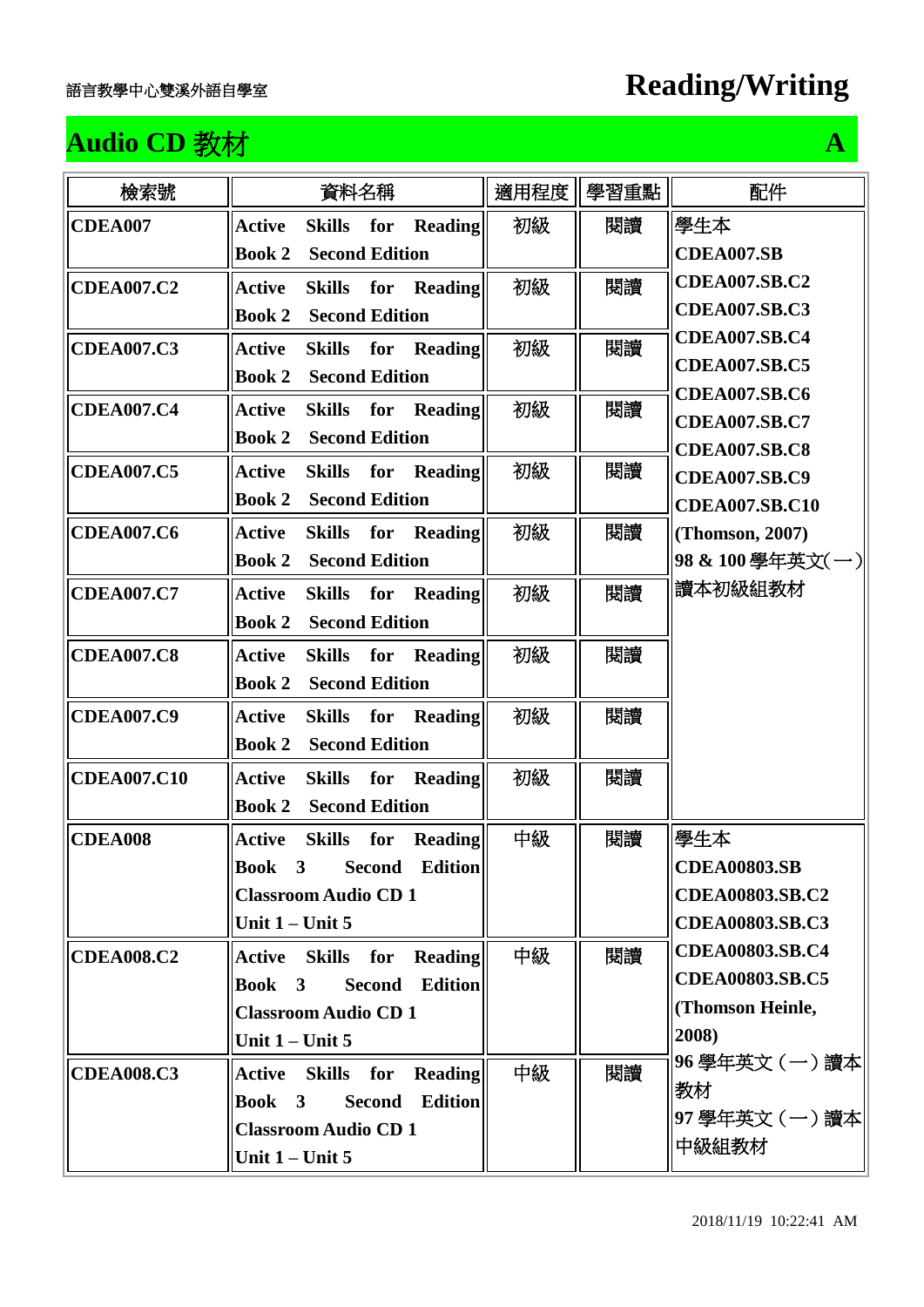## **Audio CD** 教材 **Audio CD** 的过去分词

| 檢索號               | 資料名稱                                                    | 適用程度 | 學習重點 | 配件                     |
|-------------------|---------------------------------------------------------|------|------|------------------------|
| <b>CDEA008.C4</b> | Skills for<br><b>Active</b><br><b>Reading</b>           | 中級   | 閲讀   | 學生本                    |
|                   | <b>Edition</b><br>Book 3<br><b>Second</b>               |      |      | <b>CDEA00803.SB</b>    |
|                   | <b>Classroom Audio CD 1</b>                             |      |      | <b>CDEA00803.SB.C2</b> |
|                   | Unit $1 -$ Unit 5                                       |      |      | <b>CDEA00803.SB.C3</b> |
| <b>CDEA008.C5</b> | <b>Active Skills for</b><br>Reading                     | 中級   | 閲讀   | <b>CDEA00803.SB.C4</b> |
|                   | Book 3<br><b>Second</b><br><b>Edition</b>               |      |      | <b>CDEA00803.SB.C5</b> |
|                   | <b>Classroom Audio CD 1</b>                             |      |      | (Thomson Heinle,       |
|                   | Unit $1 -$ Unit $5$                                     |      |      | 2008)                  |
| CDEA009           | <b>Active Skills</b><br>for<br><b>Reading</b>           | 中級   | 閲讀   | 96學年英文 (一) 讀本<br>教材    |
|                   | <b>Edition</b><br>Book 3<br><b>Second</b>               |      |      | 97 學年英文 (一) 讀本         |
|                   | <b>Classroom Audio CD 2</b>                             |      |      | 中級組教材                  |
|                   | Unit 6 - Review Unit 3                                  |      |      |                        |
| <b>CDEA009.C2</b> | Skills for<br><b>Active</b><br><b>Reading</b>           | 中級   | 閲讀   |                        |
|                   | <b>Edition</b><br>Book 3<br><b>Second</b>               |      |      |                        |
|                   | <b>Classroom Audio CD 2</b>                             |      |      |                        |
|                   | Unit 6 - Review Unit 3                                  |      |      |                        |
| <b>CDEA009.C3</b> | Active Skills for<br><b>Reading</b>                     | 中級   | 閱讀   |                        |
|                   | <b>Edition</b><br>Book 3<br><b>Second</b>               |      |      |                        |
|                   | <b>Classroom Audio CD 2</b>                             |      |      |                        |
|                   | Unit 6 - Review Unit 3                                  |      |      |                        |
| <b>CDEA009.C4</b> | Skills for<br>Active<br><b>Reading</b>                  | 中級   | 閲讀   |                        |
|                   | <b>Edition</b><br>$\mathbf{3}$<br>Book<br><b>Second</b> |      |      |                        |
|                   | <b>Classroom Audio CD 2</b>                             |      |      |                        |
|                   | Unit 6 – Review Unit 3                                  |      |      |                        |
| <b>CDEA009.C5</b> | <b>Active Skills for</b><br>Reading                     | 中級   | 閱讀   |                        |
|                   | <b>Edition</b><br>Book 3<br><b>Second</b>               |      |      |                        |
|                   | <b>Classroom Audio CD 2</b>                             |      |      |                        |
|                   | Unit 6 - Review Unit 3                                  |      |      |                        |
| CDEA010           | <b>Reading</b><br><b>Active Skills for</b>              | 中級   | 閱讀   |                        |
|                   | <b>Edition</b><br>Book 3<br><b>Second</b>               |      |      |                        |
|                   | <b>Classroom Audio CD 3</b>                             |      |      |                        |
|                   | Unit 10 - Review Unit 4                                 |      |      |                        |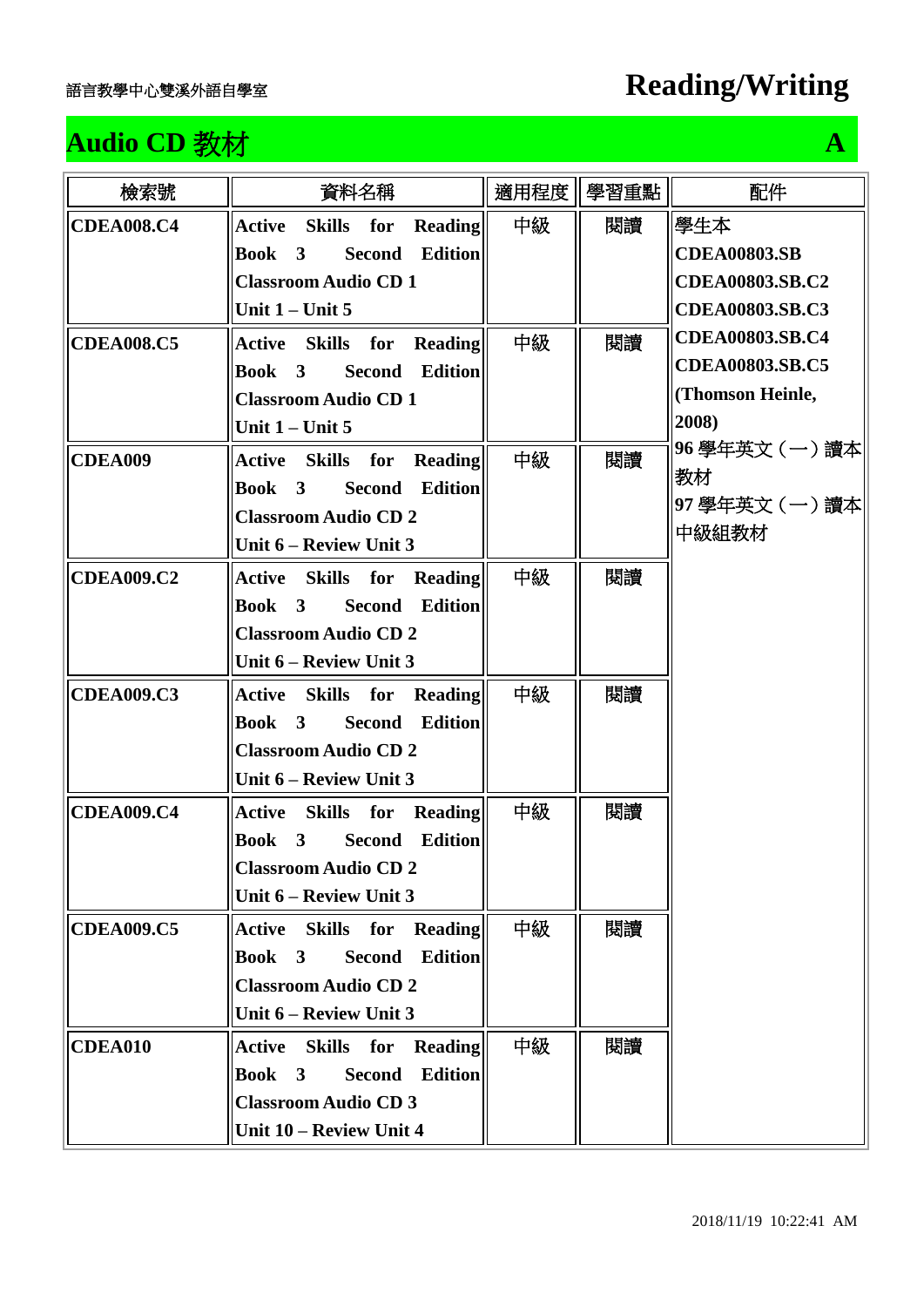# **Audio CD** 教材 **Audio CD** 的过去分词

| 檢索號                                    | 資料名稱                                                                                                                                                                                                                  | 適用程度     | 學習重點     | 配件                                                                                            |
|----------------------------------------|-----------------------------------------------------------------------------------------------------------------------------------------------------------------------------------------------------------------------|----------|----------|-----------------------------------------------------------------------------------------------|
| <b>CDEA010.C2</b>                      | <b>Active</b><br><b>Skills</b><br>for<br><b>Reading</b><br><b>Second</b><br><b>Edition</b><br><b>Book</b><br>-3<br><b>Classroom Audio CD 3</b><br>Unit 10 - Review Unit 4                                             | 中級       | 閱讀       | 學生本<br><b>CDEA00803.SB</b><br><b>CDEA00803.SB.C2</b><br><b>CDEA00803.SB.C3</b>                |
| <b>CDEA010.C3</b><br><b>CDEA010.C4</b> | <b>Active</b><br>Skills for<br><b>Reading</b><br><b>Edition</b><br>$\overline{3}$<br><b>Second</b><br><b>Book</b><br><b>Classroom Audio CD 3</b><br>Unit 10 - Review Unit 4<br>Skills for<br><b>Active</b><br>Reading | 中級<br>中級 | 閲讀<br>閲讀 | <b>CDEA00803.SB.C4</b><br><b>CDEA00803.SB.C5</b><br>(Thomson Heinle,<br>2008)<br>96學年英文 (一)讀本 |
|                                        | <b>Edition</b><br>3<br><b>Second</b><br><b>Book</b><br><b>Classroom Audio CD 3</b><br>Unit 10 - Review Unit 4                                                                                                         |          |          | 教材<br>97學年英文 (一)讀本<br>中級組教材                                                                   |
| <b>CDEA010.C5</b>                      | <b>Active</b><br><b>Skills</b><br>for<br><b>Reading</b><br><b>Second</b><br><b>Edition</b><br><b>Book</b><br>3<br><b>Classroom Audio CD 3</b><br>Unit 10 - Review Unit 4                                              | 中級       | 閲讀       |                                                                                               |
| <b>CDEA011.SB</b><br>98學年學校經費          | Academic<br>Writing<br><b>Course</b><br>3 <sup>rd</sup> Edition                                                                                                                                                       | 高級       | 寫作       | 無影音配件<br>(Longman, 1999)                                                                      |
| CDEA012<br>102 學年贈閱教材                  | $\overline{\mathbf{3}}$<br><b>Active Skills for Reading</b><br><b>Third Edition</b><br>New!                                                                                                                           | B2/C1    | 閱讀       | 課本 CDEA012.SB<br>(Cengage Learning,<br>2014)                                                  |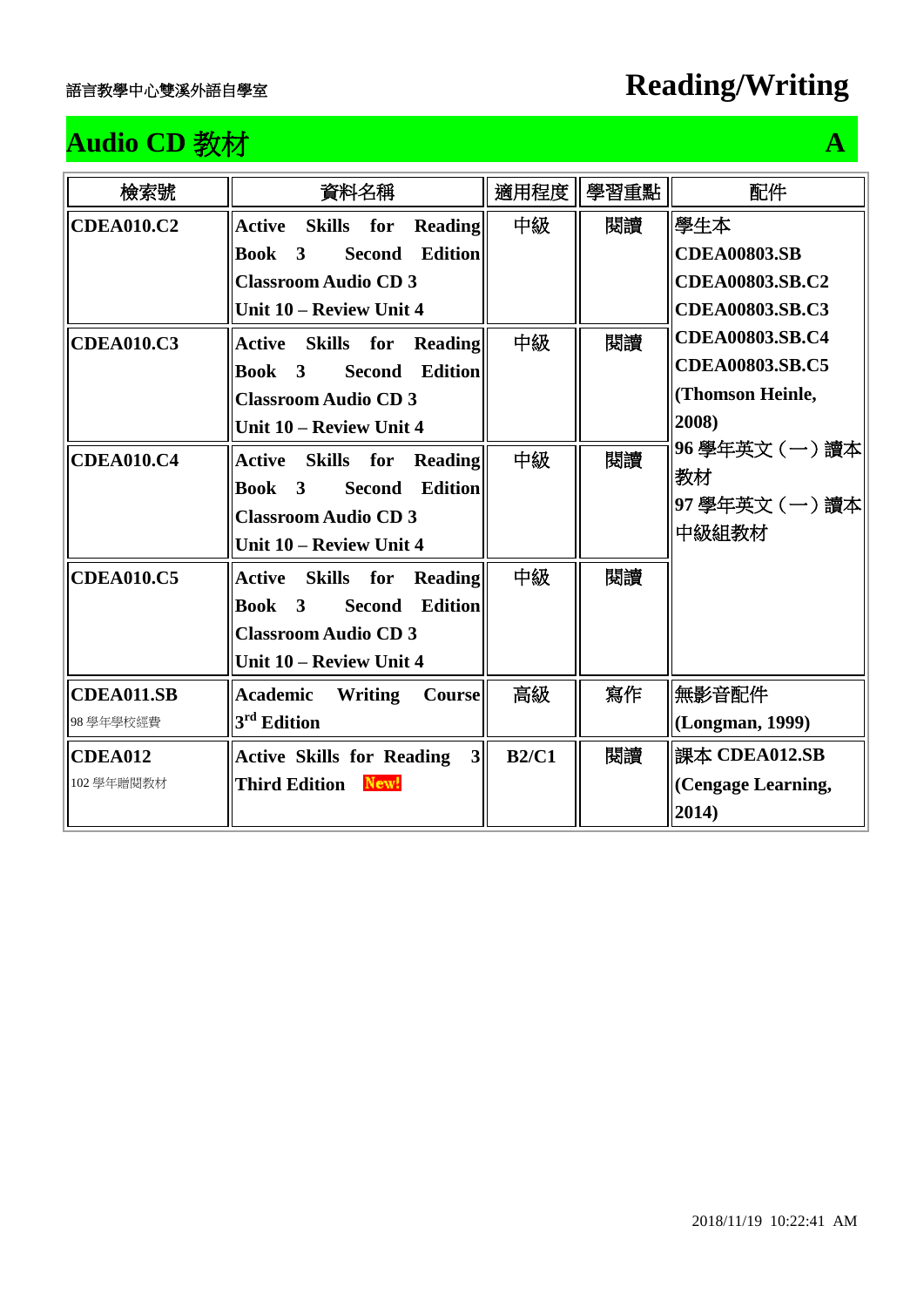## **Audio CD** 教材 **C**

| 檢索號            | 資料名稱                                                  | 適用程度 | 學習重點 | 配件                  |
|----------------|-------------------------------------------------------|------|------|---------------------|
| CDEC014        | <b>Compass</b><br>$\mathbf{1}$<br><b>Developing</b>   |      | 閲讀   | 學生本 CDEC014.SB      |
|                | <b>Reading</b><br><b>Vocabulary</b><br>and            |      |      | 教師本 CDEC014.TM      |
|                | <b>Skills</b>                                         |      |      | (文鶴, 2003)          |
| <b>CDEC015</b> | <b>Compass</b><br>$\overline{2}$<br><b>Developing</b> |      | 閲讀   | 學生本 CDEC015.SB      |
|                | <b>Reading</b><br><b>Vocabulary</b><br>and            |      |      | 教師本 CDEC015.TM      |
|                | <b>Skills</b>                                         |      |      | (文鶴,2003)           |
| <b>CDEC016</b> | $\mathbf{3}$<br><b>Compass</b><br><b>Developing</b>   |      | 閲讀   | 學生本 CDEC016.SB      |
|                | <b>Reading</b><br><b>Vocabulary</b><br>and            |      |      | 教師本 CDEC016.TM      |
|                | <b>Skills</b>                                         |      |      | (文鶴,2003)           |
| <b>CDEC017</b> | College Reading Workshop                              |      | 閲讀   | 學生本 CDEC01702.SB    |
|                | $2nd$ Edition                                         |      |      | (文鶴, 2005)          |
| <b>CDEC018</b> | College Reading Workshop                              |      | 閲讀   |                     |
|                | $2nd$ Edition                                         |      |      |                     |
| CDEC040.SB     | <b>Composition Practice New!</b>                      |      | 寫作   | 無影音配件               |
| 98學年學校經費       | book $3^{rd}$ Edition                                 |      |      | (Thomson<br>Heinle, |
|                |                                                       |      |      | 2001)               |
| CDEC041.SB     | <b>Composition Practice New!</b>                      |      | 寫作   | 無影音配件               |
| 98學年學校經費       | book 4 $3rd$ Edition                                  |      |      | (Thomson<br>Heinle, |
|                |                                                       |      |      | 2001)               |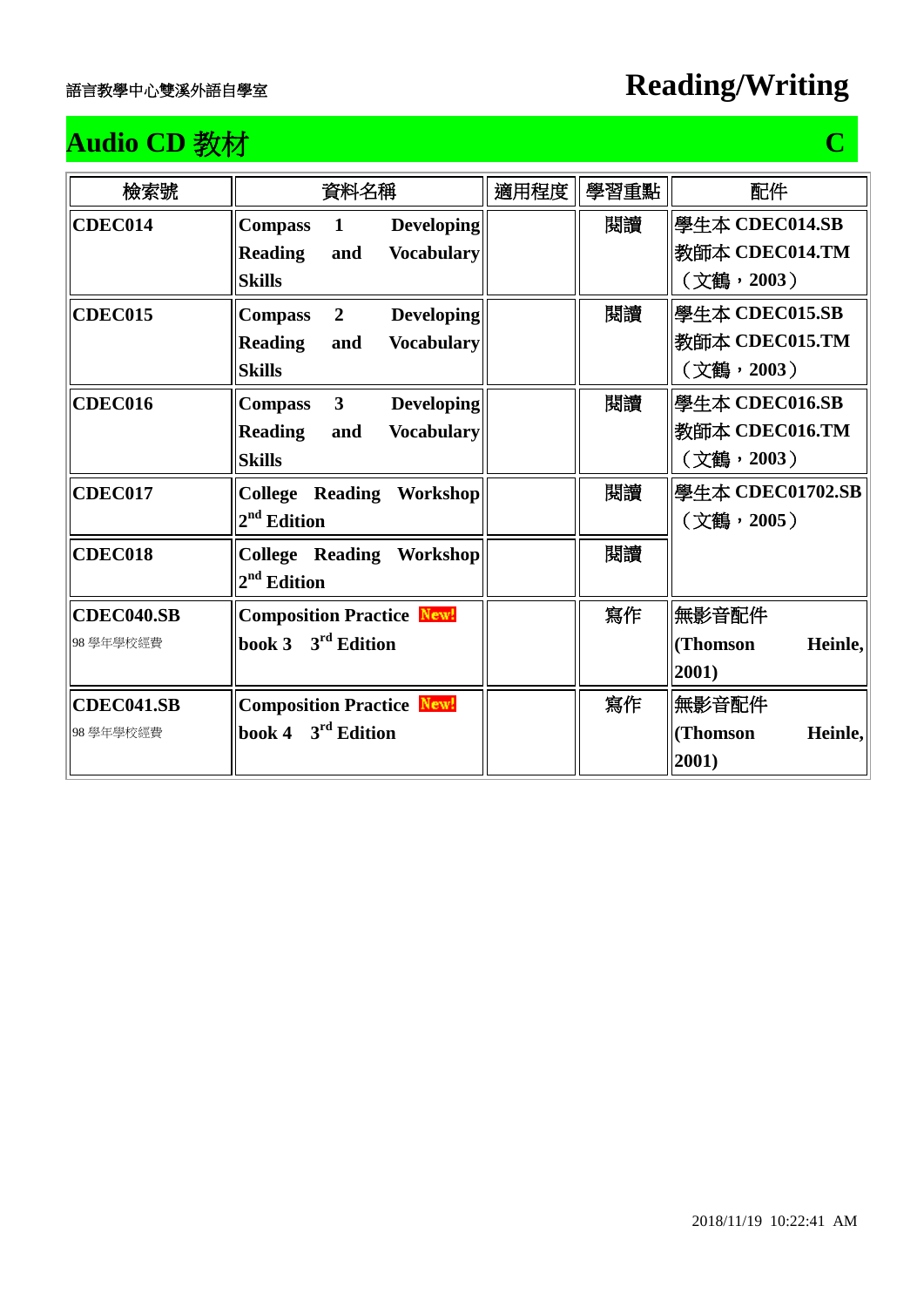## **Audio CD 教材 E E E E E E**

| 檢索號               | 資料名稱                                         | 適用程度 | 學習重點 | 配件                    |
|-------------------|----------------------------------------------|------|------|-----------------------|
| <b>CDEE041.SB</b> | <b>Effective Academic Writing</b>            |      | 寫作   | 無影音配件                 |
| 98學年學校經費          | The Paragraph New!<br>1                      |      |      | (Oxford, 2007)        |
| <b>CDEE042.SB</b> | <b>Effective Academic Writing</b>            |      | 寫作   | 無影音配件                 |
| 98學年學校經費          | The Short Essay New!<br>$\overline{2}$       |      |      | (Oxford, 2005)        |
| <b>CDEE043.SB</b> | <b>Effective Academic Writing</b>            |      | 寫作   | 無影音配件                 |
| 98學年學校經費          | The Essay New!<br>3                          |      |      | (Oxford, 2006)        |
| <b>CDEE051.SB</b> | English Writing Workshop                     |      | 寫作   | 無影音配件                 |
| 98學年學校經費          | Inform, explain, describeNew!                |      |      | (Learners Publishing, |
|                   |                                              |      |      | 2003)                 |
| <b>CDEE052.SB</b> | <b>English</b><br>Writing<br><b>Workshop</b> |      | 寫作   | 無影音配件                 |
| 98學年學校經費          | Imagine,<br>explore,<br>entertain            |      |      | (Learners Publishing, |
|                   | New!                                         |      |      | 2003)                 |
| <b>CDEE053.SB</b> | <b>English</b><br>Writing Workshop           |      | 寫作   | 無影音配件                 |
| 98學年學校經費          | Persuade, argue, advise New!                 |      |      | (Learners Publishing, |
|                   |                                              |      |      | 2003)                 |
| <b>CDEE054.SB</b> | <b>English</b><br>Writing<br><b>Workshop</b> |      | 寫作   | 無影音配件                 |
| 98學年學校經費          | Analyse,<br>review,<br>comment               |      |      | (Learners Publishing, |
|                   | New!                                         |      |      | 2003)                 |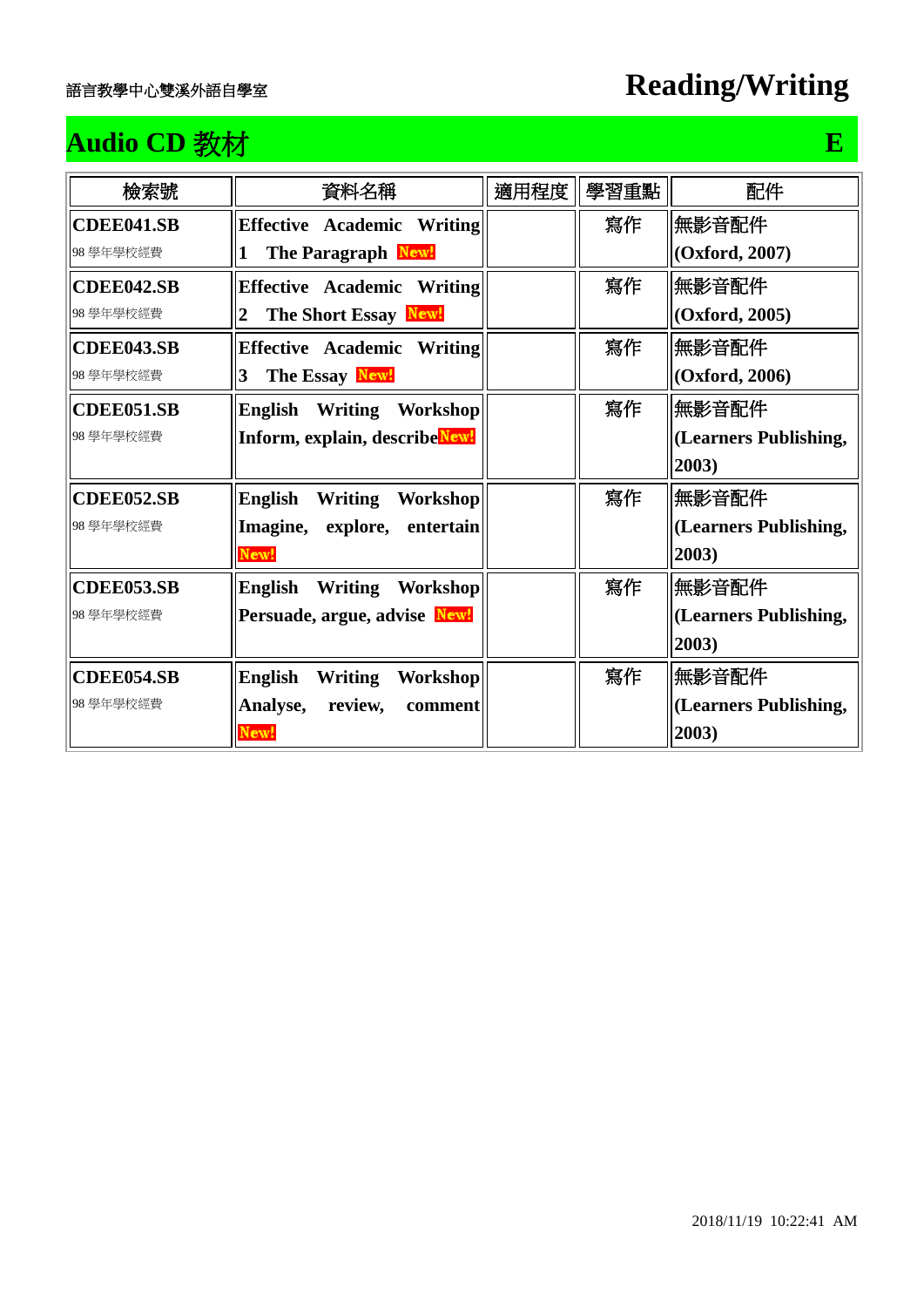## **Audio CD 教材** G  $\overline{\bullet}$  G  $\overline{\bullet}$  G  $\overline{\bullet}$  G  $\overline{\bullet}$  G  $\overline{\bullet}$  G  $\overline{\bullet}$  G  $\overline{\bullet}$

| 檢索號               | 資料名稱                                                 | 適用程度 | 學習重點 | 配件              |
|-------------------|------------------------------------------------------|------|------|-----------------|
| <b>CDEG188.SB</b> | 1:<br><b>Great</b><br><b>Writing</b><br><b>Great</b> | 初級   | 寫作   | 無影音配件           |
| 98學年學校經費          | for<br><b>Sentences</b><br><b>Great</b>              |      |      | (Heinle Cengage |
|                   | 3rd EditionNew!<br><b>Paragraphs</b>                 |      |      | Learning, 2010) |
| <b>CDEG189.SB</b> | <b>Great</b><br><b>Writing</b><br>2:<br><b>Great</b> | 初級   | 寫作   | 無影音配件           |
| 98學年學校經費          | 3rd EditionNew!<br>Paragraphs                        |      |      | (Heinle Cengage |
|                   |                                                      |      |      | Learning, 2010) |
| <b>CDEG190.SB</b> | <b>Great</b><br>3:<br><b>Writing</b><br>from         | 初級   | 寫作   | 無影音配件           |
| 98學年學校經費          | Paragraphs<br>to Great<br>Great                      |      |      | (Heinle Cengage |
|                   | 3rd Edition New!<br><b>Essays</b>                    |      |      | Learning, 2010) |
| CDEG191.SB        | <b>Great</b><br>4:<br>Great<br>Writing               | 初級   | 寫作   | 無影音配件           |
| 98學年學校經費          | 3rd Edition New!<br><b>Essays</b>                    |      |      | (Heinle Cengage |
|                   |                                                      |      |      | Learning, 2010) |
| <b>CDEG192.SB</b> | <b>Writing</b><br><b>Great</b><br>5: Greater         | 初級   | 寫作   | 無影音配件           |
| 98 學年學校經費         | 3rd Edition New!<br><b>Essays</b>                    |      |      | (Heinle Cengage |
|                   |                                                      |      |      | Learning, 2010) |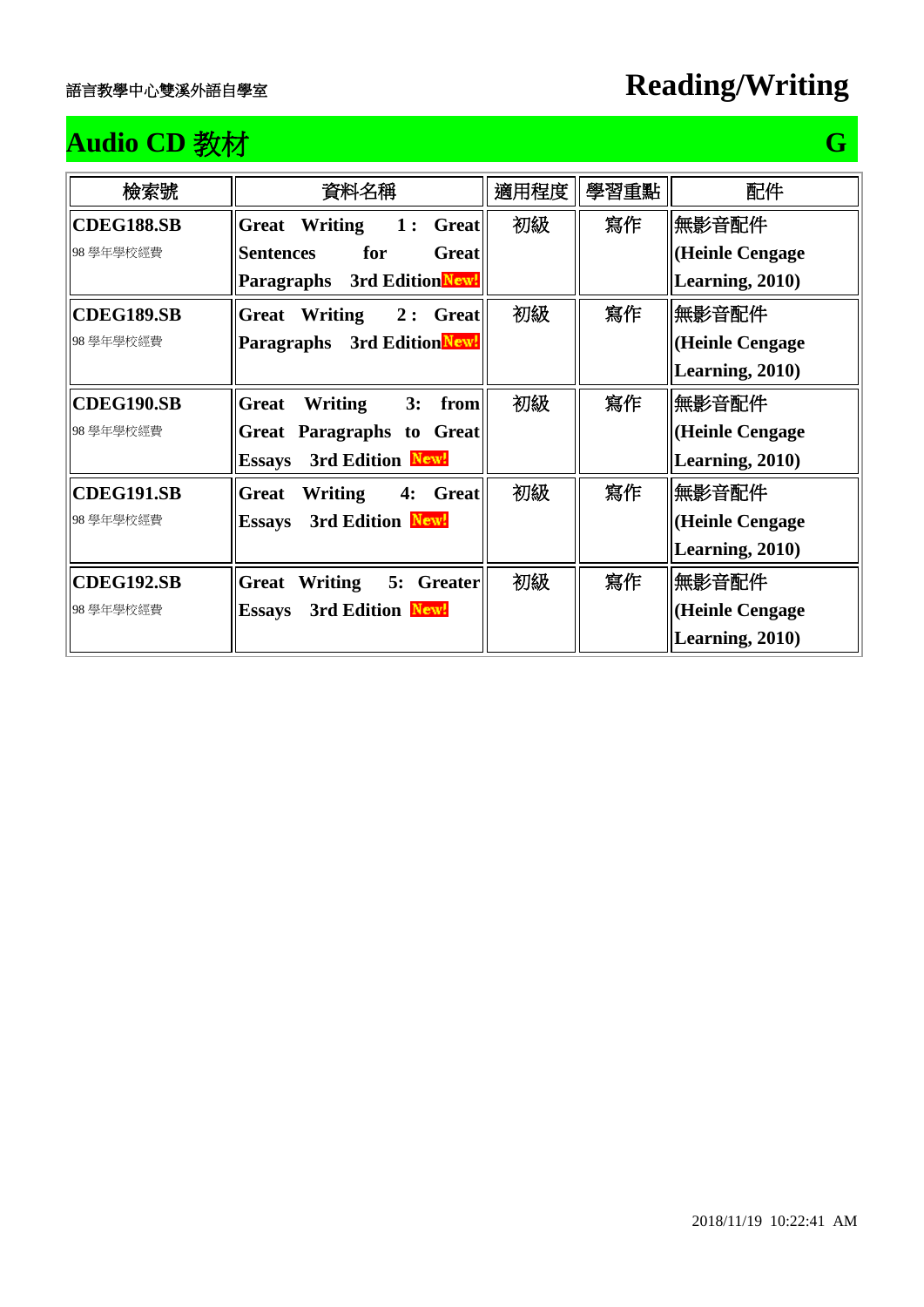## **Audio CD 教材** I **I I I I I I I I**

| 檢索號               | 資料名稱                                                    | 適用程度 | 學習重點 | 配件                            |
|-------------------|---------------------------------------------------------|------|------|-------------------------------|
| <b>CDEI072</b>    | <b>Interactions 2 Reading</b>                           | 中級   | 閲讀   | 課本                            |
|                   | <b>Silver Edition</b><br>CD <sub>1</sub>                |      |      | <b>CDEI07203.SB</b>           |
|                   | Chapter 1 – Chapter 6, Part 1                           |      |      | <b>CDEI07203.SB.C2</b>        |
| <b>CDEI072.C2</b> | <b>Interactions 2 Reading</b>                           | 中級   | 閲讀   | <b>CDEI07203.SB.C3</b>        |
|                   | <b>Silver Edition</b><br>CD <sub>1</sub>                |      |      | <b>CDEI07203.SB.C4</b>        |
|                   | Chapter 1 – Chapter 6, Part 1                           |      |      | <b>CDEI07203.SB.C5</b><br>教師本 |
| <b>CDEI072.C3</b> | <b>Interactions 2 Reading</b>                           | 中級   | 閲讀   | <b>CDEI07203.TM</b>           |
|                   | <b>Silver Edition</b><br>CD <sub>1</sub>                |      |      | <b>CDEI07203.TM.C2</b>        |
|                   | Chapter 1 – Chapter 6, Part 1                           |      |      | <b>CDEI07203.TM.C3</b>        |
| <b>CDEI072.C4</b> | <b>Interactions 2</b><br>Reading                        | 中級   | 閲讀   | <b>CDEI07203.TM.C4</b>        |
|                   | <b>Silver Edition</b><br>CD <sub>1</sub>                |      |      | <b>CDEI07203.TM.C5</b>        |
|                   | Chapter 1 – Chapter 6, Part 1                           |      |      | (McGraw Hill, 2007)           |
| <b>CDEI072.C5</b> | <b>Interactions 2 Reading</b>                           | 中級   | 閲讀   | 98-100學年英文(一)                 |
|                   | <b>Silver Edition</b><br>CD <sub>2</sub>                |      |      | 讀本中級組教材                       |
|                   | Chapter 1 – Chapter 6, Part 1                           |      |      |                               |
| <b>CDEI073</b>    | $2^{\circ}$<br><b>Interactions</b><br><b>Reading</b>    | 中級   | 閲讀   |                               |
|                   | <b>Silver Edition</b> CD 2                              |      |      |                               |
|                   | Chapter 6, Part 2 - Chapter                             |      |      |                               |
|                   | 10                                                      |      |      |                               |
| <b>CDEI073.C2</b> | $\overline{2}$<br><b>Interactions</b><br><b>Reading</b> | 中級   | 閲讀   |                               |
|                   | <b>Silver</b><br><b>Edition</b><br>CD<br>$\overline{2}$ |      |      |                               |
|                   | Chapter 6, Part $2 - Chapter$                           |      |      |                               |
|                   | 10                                                      |      |      |                               |
| <b>CDEI073.C3</b> | <b>Reading</b><br>Interactions 2                        | 中級   | 閲讀   |                               |
|                   | <b>Edition</b><br>CD<br><b>Silver</b><br>$\overline{2}$ |      |      |                               |
|                   | Chapter 6, Part $2$ – Chapter<br>10                     |      |      |                               |
|                   |                                                         |      |      |                               |
| <b>CDEI073.C4</b> | <b>Reading</b><br>Interactions 2                        | 中級   | 閲讀   |                               |
|                   | <b>Silver</b><br><b>Edition</b><br>CD<br>$\overline{2}$ |      |      |                               |
|                   | Chapter 6, Part $2 - Chapter$<br>10                     |      |      |                               |
|                   |                                                         |      |      |                               |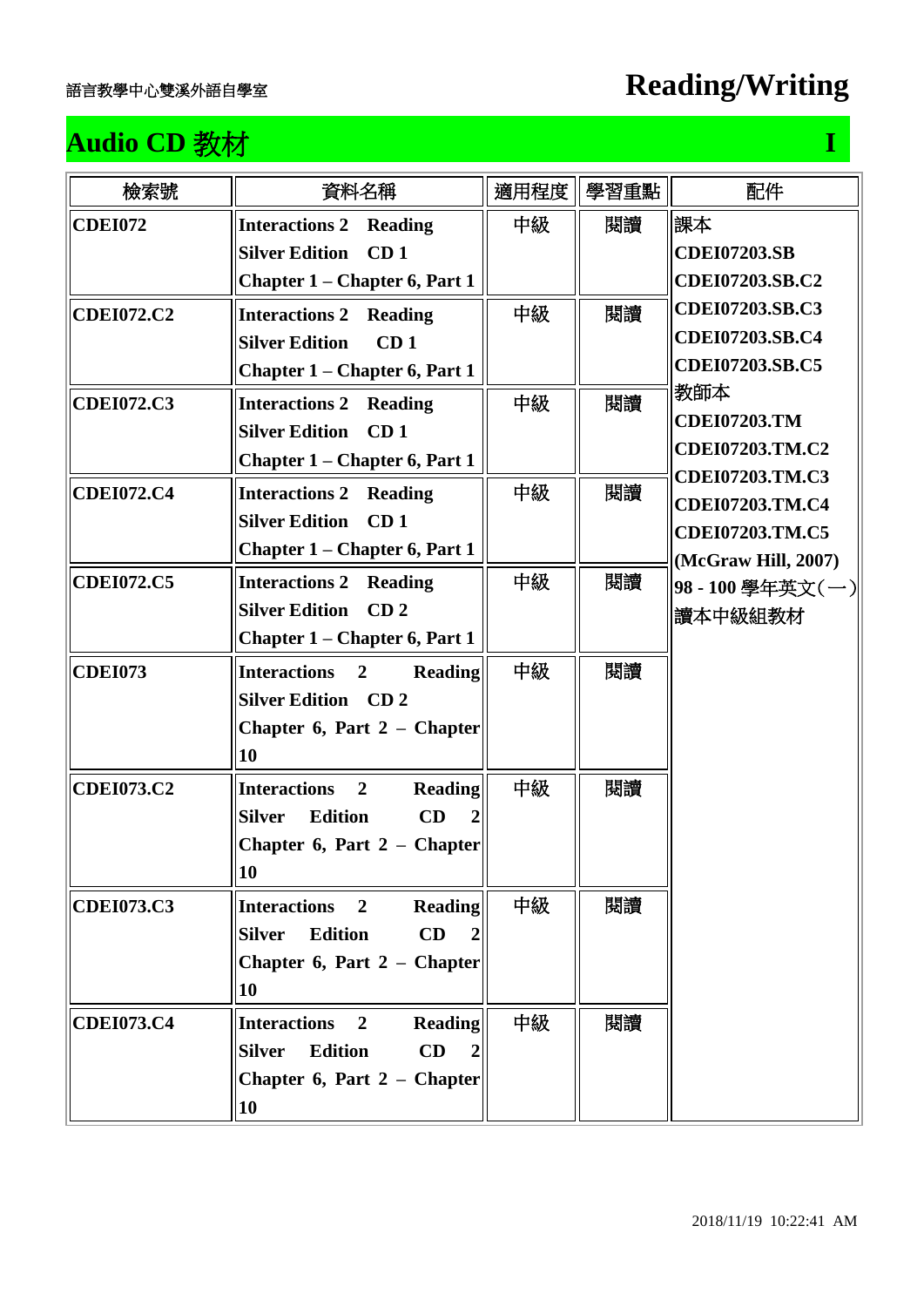## **Audio CD 教材** I **I I according to the U and I amount of T**

| 檢索號               | 資料名稱                                                                                                                                                      | 適用程度 | 學習重點 | 配件                                                                                       |
|-------------------|-----------------------------------------------------------------------------------------------------------------------------------------------------------|------|------|------------------------------------------------------------------------------------------|
| <b>CDEI073.C5</b> | <b>Interactions</b><br>$\overline{2}$<br><b>Reading</b><br><b>Silver</b><br><b>Edition</b><br>CD<br>$\overline{2}$<br>Chapter 6, Part $2$ – Chapter<br>10 | 中級   | 閲讀   | 課本<br><b>CDEI07203.SB</b><br><b>CDEI07203.SB.C2</b><br><b>CDEI07203.SB.C3</b>            |
| <b>CDEI074</b>    | <b>Reading</b><br>$\overline{2}$<br><b>Interactions</b><br><b>Silver Edition</b><br>Student CD<br>with Audio Highlights                                   | 中級   | 閱讀   | <b>CDEI07203.SB.C4</b><br><b>CDEI07203.SB.C5</b><br>教師本                                  |
| <b>CDEI074.C2</b> | Interactions 2<br><b>Reading</b><br><b>Silver Edition</b><br><b>Student CD</b><br>with Audio Highlights                                                   | 中級   | 閲讀   | <b>CDEI07203.TM</b><br><b>CDEI07203.TM.C2</b><br><b>CDEI07203.TM.C3</b>                  |
| <b>CDEI074.C3</b> | <b>Interactions</b><br>$\overline{2}$<br><b>Reading</b><br><b>Silver Edition</b><br><b>Student CD</b><br>with Audio Highlights                            | 中級   | 閲讀   | <b>CDEI07203.TM.C4</b><br><b>CDEI07203.TM.C5</b><br>(McGraw Hill, 2007)<br>98-100學年英文(一) |
| <b>CDEI074.C4</b> | <b>Interactions</b><br>$\overline{2}$<br>Reading<br><b>Silver Edition</b><br><b>Student CD</b><br>with Audio Highlights                                   | 中級   | 閱讀   | 讀本中級組教材                                                                                  |
| <b>CDEI074.C5</b> | <b>Interactions</b><br><b>Reading</b><br>$\overline{2}$<br><b>Student CD</b><br><b>Silver Edition</b><br>with Audio Highlights                            | 中級   | 閲讀   |                                                                                          |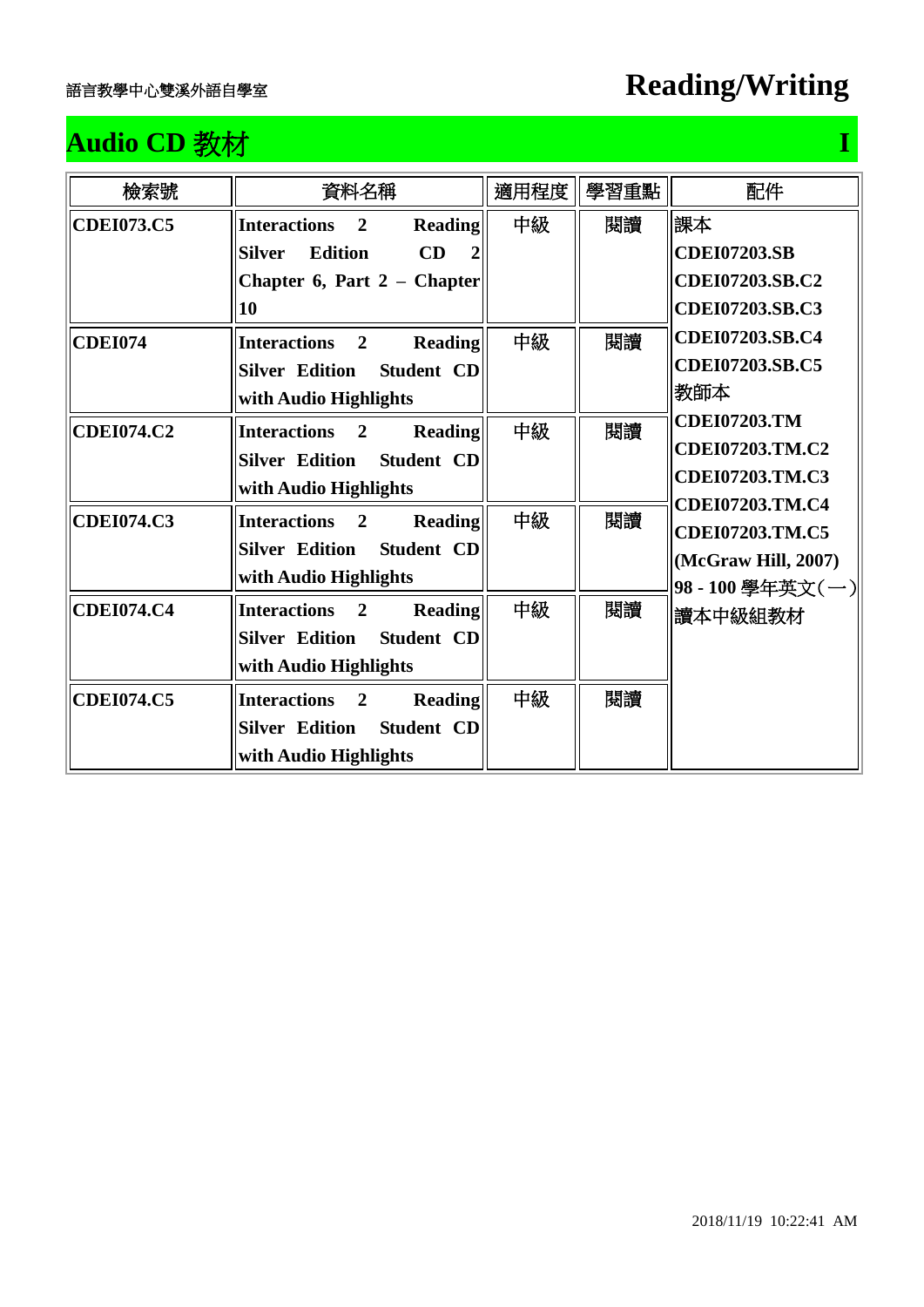# **Audio CD 教材 <br>
L L**

| 檢索號         | 資料名稱                                 | 適用程度  學習重點 | 配件                      |
|-------------|--------------------------------------|------------|-------------------------|
| CDEL058. SB | <b>The Least You Should Know</b>     | 寫作         | 無影音配件                   |
|             | <b>about English</b> Writing Skills  |            | (Thomson, 2004)         |
|             | $9th$ Edition Form A                 |            |                         |
| CDEL059.SB  | The Least You Should Know            | 寫作         | 無影音配件                   |
| 98 學年學校經費   | <b>about English</b> Writing Skills  |            | $\ $ (CENGAGE Learning, |
|             | Form A 10 <sup>th</sup> Edition New! |            | 2009)                   |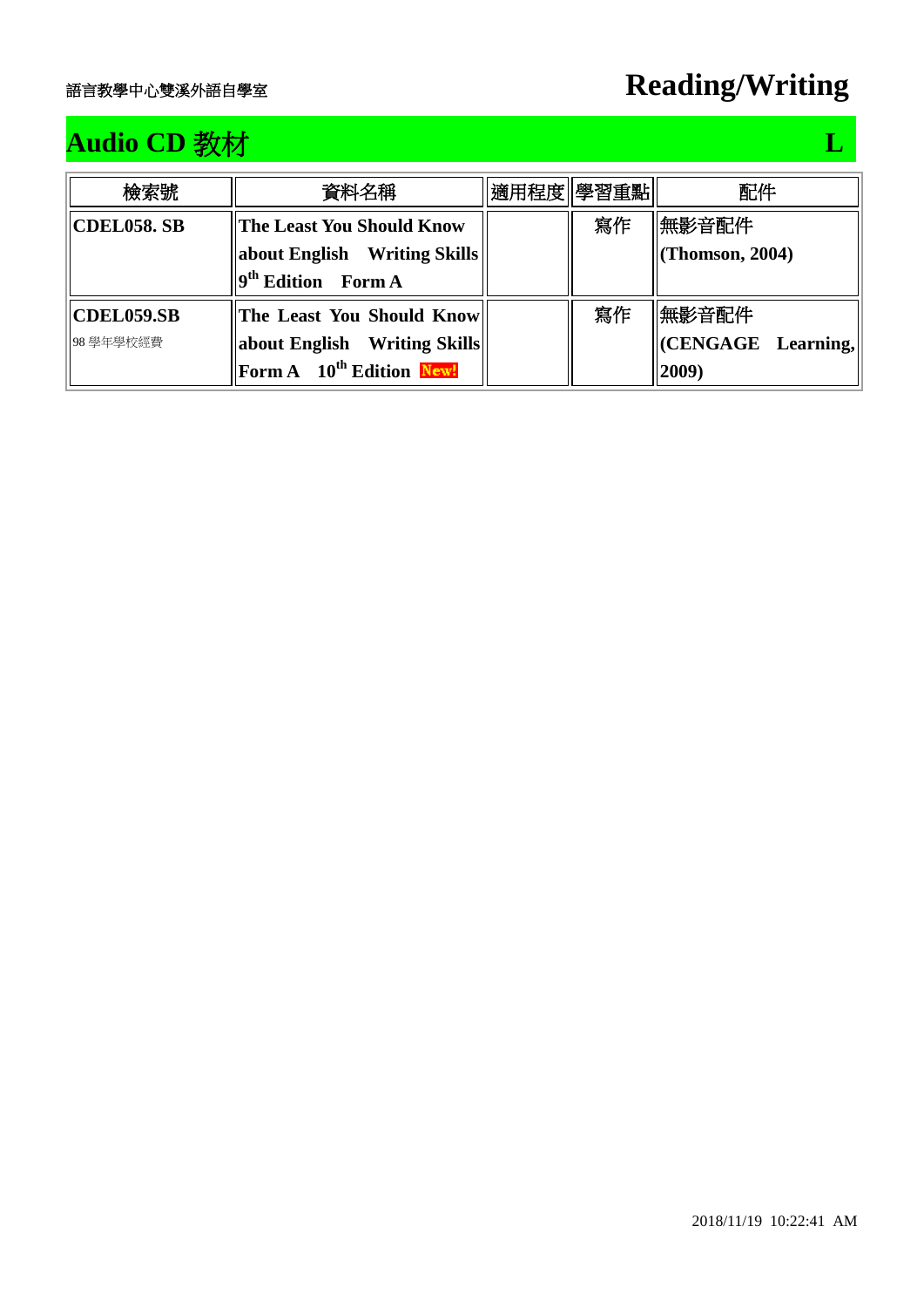## **Audio CD** 教材 **O**

| 檢索號            | 資料名稱                                                       | 適用程度  學習重點 | 配件                       |
|----------------|------------------------------------------------------------|------------|--------------------------|
| <b>CDEO005</b> | $\mathbf{  On}\text{ Location }3\quad\mathbf{CD}\text{ 1}$ |            | <b> 學生本 CDEO00504.SB</b> |
| CDEO006        | $\mathbf{On}$ Location 3 $\mathbf{CD}$ 2                   |            |                          |
| CDEO 007       | $\mathbf{On}$ Location 3 $\mathbf{CD}$ 3                   |            |                          |
| CDEO008        | $\vert$ On Location 3                                      |            |                          |
|                | <b>Self-study CD</b>                                       |            |                          |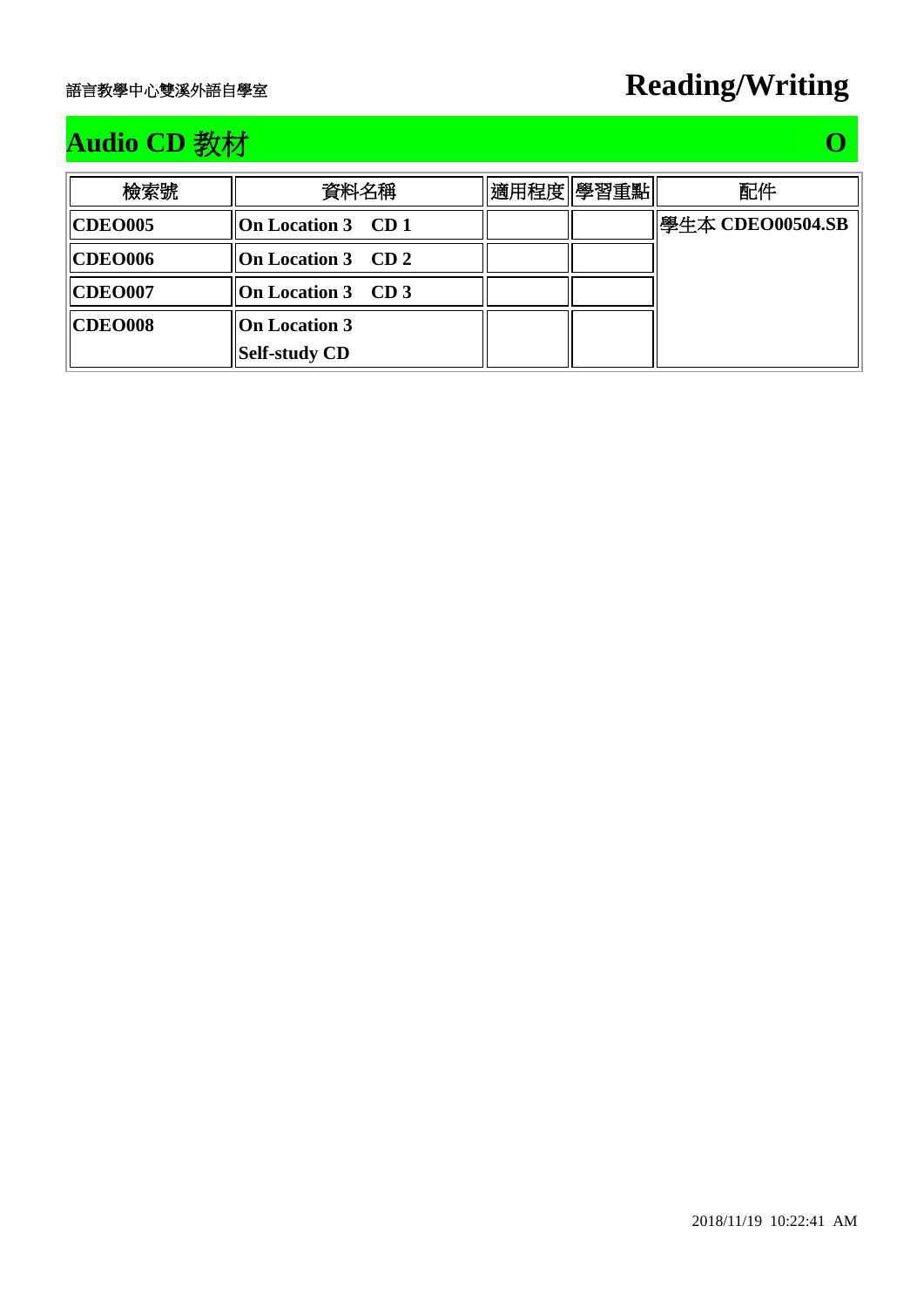## **Audio CD** 教材 **Q**

| 檢索號               | 資料名稱                                               | 適用程度 學習重點 | 配件              |
|-------------------|----------------------------------------------------|-----------|-----------------|
| CDEQ005           | <b>Skills</b><br>for<br><b>Success</b><br>Q:       | 閲讀<br>初級  | 課本 CDEQ00502.SB |
| 101年贈閱            | <b>Reading and Writing</b>                         |           | (Oxford, 2011)  |
|                   | Class CD 1 Units 1-5 New!                          |           | 101學年英文(一)讀本    |
| <b>CDEQ005.C2</b> | Q:<br>Skills for<br><b>Success</b>                 | 初級<br>閲讀  | 初級組教材           |
| 101年贈閱            | Reading and Writing<br>$\overline{2}$              |           | 102學年英文(一)初級    |
|                   | Class CD 1 Units 1-5 New!                          |           | 組教材             |
| <b>CDEQ005.C3</b> | Q:<br>Skills<br><b>Success</b><br>for              | 初級<br>閲讀  |                 |
| 101年贈閱            | <b>Reading and Writing</b><br>$\overline{2}$       |           |                 |
|                   | Class CD 1 Units 1-5 New!                          |           |                 |
| <b>CDEQ005.C4</b> | $Q$ :<br><b>Skills</b> for Success                 | 初級<br>閲讀  |                 |
| 101年贈閱            | Reading and Writing                                |           |                 |
|                   | Class CD 1 Units 1-5 New!                          |           |                 |
| <b>CDEQ005.C5</b> | Q:<br>Skills for<br><b>Success</b>                 | 初級<br>閱讀  |                 |
| 101年贈閱            | Reading and Writing                                |           |                 |
|                   | Class CD 1 Units 1-5 New!                          |           |                 |
| <b>CDEQ006</b>    | Q:<br>Skills for<br><b>Success</b>                 | 閲讀<br>初級  |                 |
| 101年贈閱            | Reading and Writing                                |           |                 |
|                   | Class CD 2 Units 6-10 New!                         |           |                 |
| <b>CDEQ006.C2</b> | Q: Skills for Success                              | 閲讀<br>初級  |                 |
| 101年贈閱            | Reading and Writing<br>$\boldsymbol{2}$            |           |                 |
|                   | Class CD 2 Units 6-10 New!                         |           |                 |
| <b>CDEQ006.C3</b> | Q:<br><b>Skills</b><br>for<br>Success <sup>1</sup> | 閲讀<br>初級  |                 |
| 101年贈閱            | Reading and Writing<br>$\overline{2}$              |           |                 |
|                   | Class CD 2 Units 6-10 New!                         |           |                 |
| <b>CDEQ006.C4</b> | <b>Skills</b><br>Q:<br>for<br><b>Success</b>       | 閱讀<br>初級  |                 |
| 101年贈閱            | Reading and Writing                                |           |                 |
|                   | Class CD 2 Units 6-10 New!                         |           |                 |
| <b>CDEQ006.C5</b> | $Q$ :<br><b>Skills</b><br><b>Success</b><br>for    | 初級<br>閲讀  |                 |
| 101年贈閱            | Reading and Writing<br>$\overline{2}$              |           |                 |
|                   | Class CD 2 Units 6-10 New!                         |           |                 |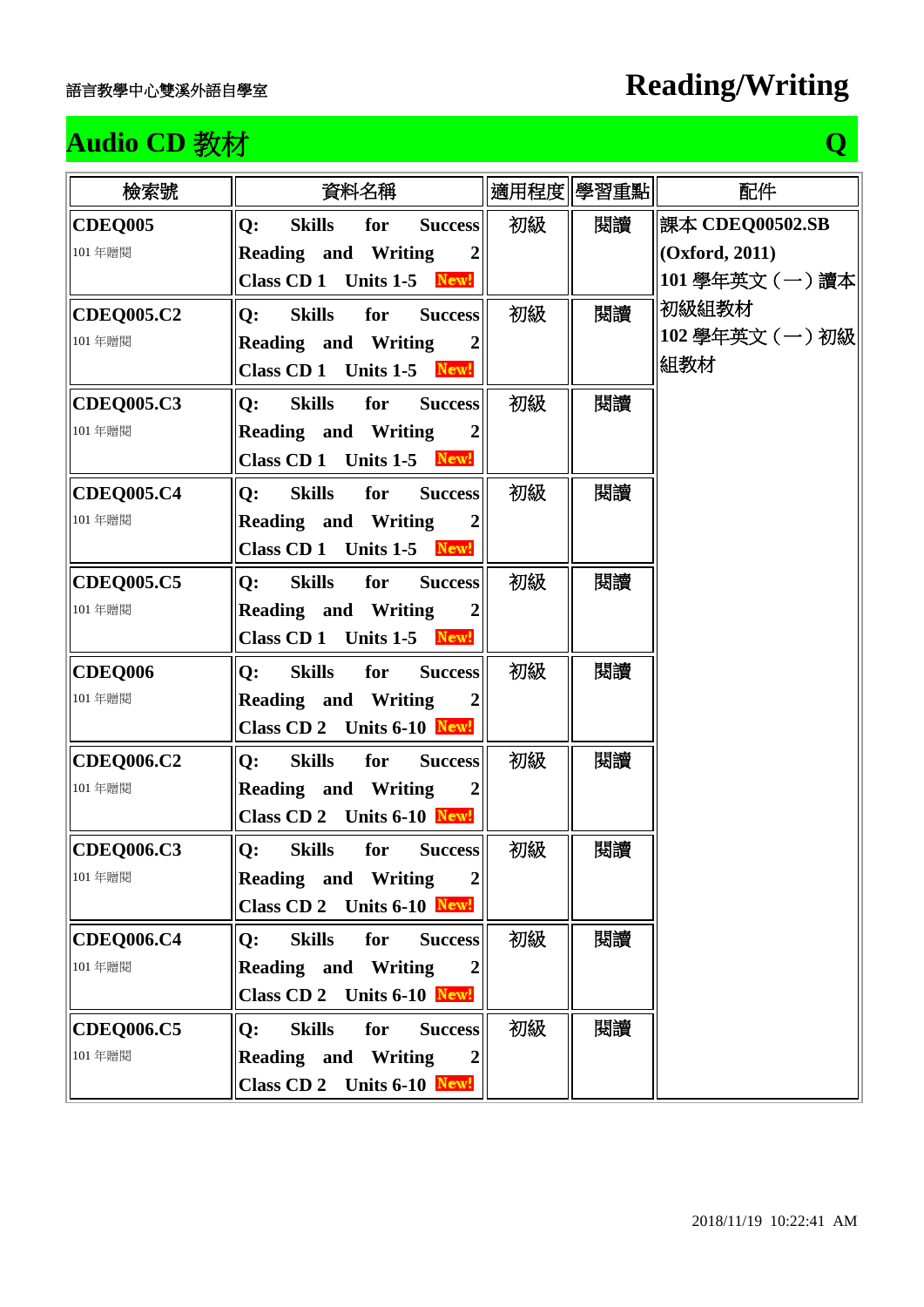## **Audio CD** 教材 **Q**

| 檢索號                  | 資料名稱                                                | 適用程度  學習重點 |    | 配件                                       |
|----------------------|-----------------------------------------------------|------------|----|------------------------------------------|
| $\vert\vert$ CDEQ007 | for<br><b>Skills</b><br><b>Success</b><br> 0:       | 高級         | 閲讀 | 課本 CDEQ00702.SB                          |
| 101年贈閱               | Reading and Writing<br>$\mathbf 4$                  |            |    | $\vert$ (Oxford, 2011)                   |
|                      | New!<br>$ Class CD 1$ Units 1-5                     |            |    | $\left\ 101\right.$ 學年英文 (一) 讀本 $\left $ |
| CDEQ008              | for<br><b>O:</b><br><b>Skills</b><br><b>Success</b> | 高級         | 閲讀 | 高級組教材                                    |
| 101年贈閱               | <b>Reading and Writing</b><br>4                     |            |    | 102 學年英文 (一) 高級                          |
|                      | Class CD 2 Units 6-10 New!                          |            |    | 組教材                                      |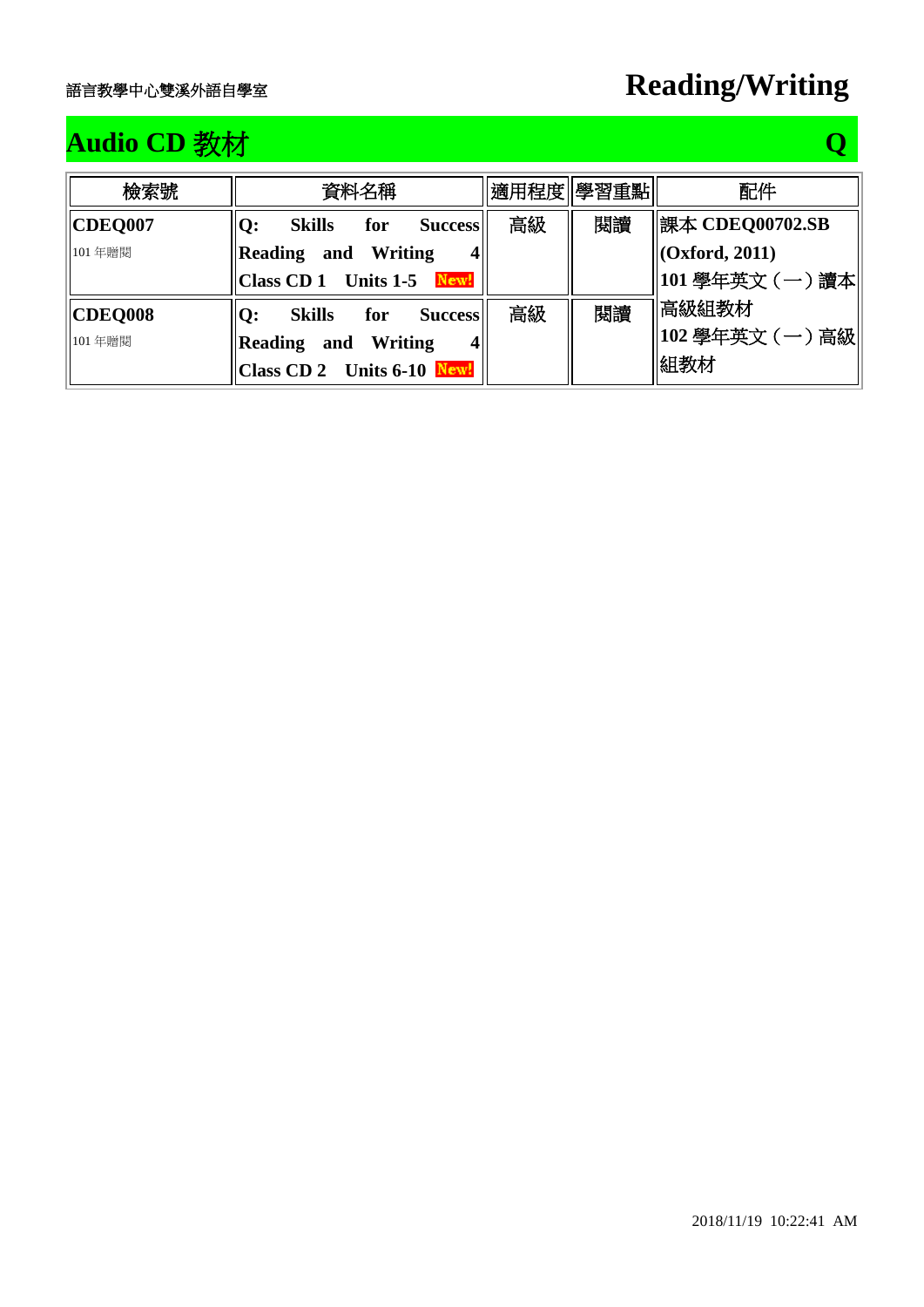## Audio CD 教材

| 檢索號               | 資料名稱                                                        | 適用程度 | 學習重點 | 配件                                  |
|-------------------|-------------------------------------------------------------|------|------|-------------------------------------|
| <b>CDER001</b>    | <b>Reading Keys</b><br><b>Introducing</b>                   | 初級   | 閲讀   | 學生本 CDER00102.SB                    |
|                   | CD <sub>1</sub><br>Unit $1 - 12$                            |      |      | (Macmillan, 2003)                   |
| <b>CDER002</b>    | <b>Reading Keys</b><br><b>Introducing</b>                   | 初級   | 閲讀   |                                     |
|                   | $CD 2$ Unit $13-24$                                         |      |      |                                     |
| <b>CDER003</b>    | <b>Developing</b><br><b>Reading Keys</b>                    | 中級   | 閲讀   | 學生本 CDER00302.SB                    |
|                   | CD <sub>1</sub><br>Unit $1 - 12$                            |      |      | (Macmillan, 2003)                   |
| <b>CDER004</b>    | <b>Developing</b><br><b>Reading Keys</b>                    | 中級   | 閲讀   |                                     |
|                   | CD <sub>2</sub><br>Unit 13~24                               |      |      |                                     |
| <b>CDER005</b>    | <b>Reading Keys</b><br><b>Extending</b>                     | 中高級  | 閱讀   | 學生本 CDER00502.SB                    |
|                   | CD <sub>1</sub><br><b>Unit 1~12</b>                         |      |      | (Macmillan, 2003)                   |
| <b>CDER006</b>    | <b>Reading Keys</b><br><b>Extending</b>                     | 中高級  | 閲讀   |                                     |
|                   | CD <sub>2</sub><br>Unit 13~24                               |      |      |                                     |
| <b>CDER007</b>    | <b>Read and Think!</b><br>1                                 |      | 閱讀   | 學生本 CDER007.SB                      |
|                   |                                                             |      |      | 教師本 CDER007.TM                      |
|                   |                                                             |      |      | (Longman, 2004)                     |
| <b>CDER008</b>    | <b>Read and Think!</b><br>$\overline{2}$                    |      | 閲讀   | 學生本 CDER008.SB                      |
|                   |                                                             |      |      | 教師本 CDER008.TM                      |
|                   |                                                             |      |      | (Longman, 2004)                     |
| <b>CDER009</b>    | <b>Read and Think!</b><br>CD <sub>1</sub><br>3              |      | 閲讀   | 學生本 CDER00902.SB                    |
| <b>CDER010</b>    | <b>Read and Think!</b><br>CD <sub>2</sub><br>3              |      | 閲讀   | 教師本 CDER00902.TM                    |
|                   |                                                             |      |      | (Longman, 2004)                     |
| CDER011           | CD <sub>1</sub><br><b>Read and Think!</b><br>4              |      | 閲讀   | 學生本 CDER01103.SB                    |
| CDER012           | Read and Think! 4 CD 2                                      |      | 閲讀   | 教師本 CDER01103.TM<br>(Longman, 2004) |
| CDER013           | <b>Read and Think!</b><br>CD <sub>3</sub><br>$\overline{4}$ |      | 閲讀   |                                     |
| <b>CDER014.SB</b> | Reading for Today Series                                    | 初級   | 閱讀   | <b>VCD</b>                          |
|                   | <b>Book 1 Themes for Today</b>                              |      |      | DVDE029                             |
|                   | $2nd$ ed.                                                   |      |      | <b>DVDE029.C2</b>                   |
| <b>CDER015.SB</b> | Reading for Today Series                                    | 中級   | 閲讀   | <b>DVDE029.C3</b>                   |
|                   | Book 2 Insights for Today                                   |      |      | <b>Exam View</b>                    |
|                   | $3rd$ ed.                                                   |      |      | <b>CDER539</b><br><b>CDER539.C2</b> |
|                   |                                                             |      |      | <b>CDER539.C3</b>                   |
|                   |                                                             |      |      | (Thomson Heinle, 2004)              |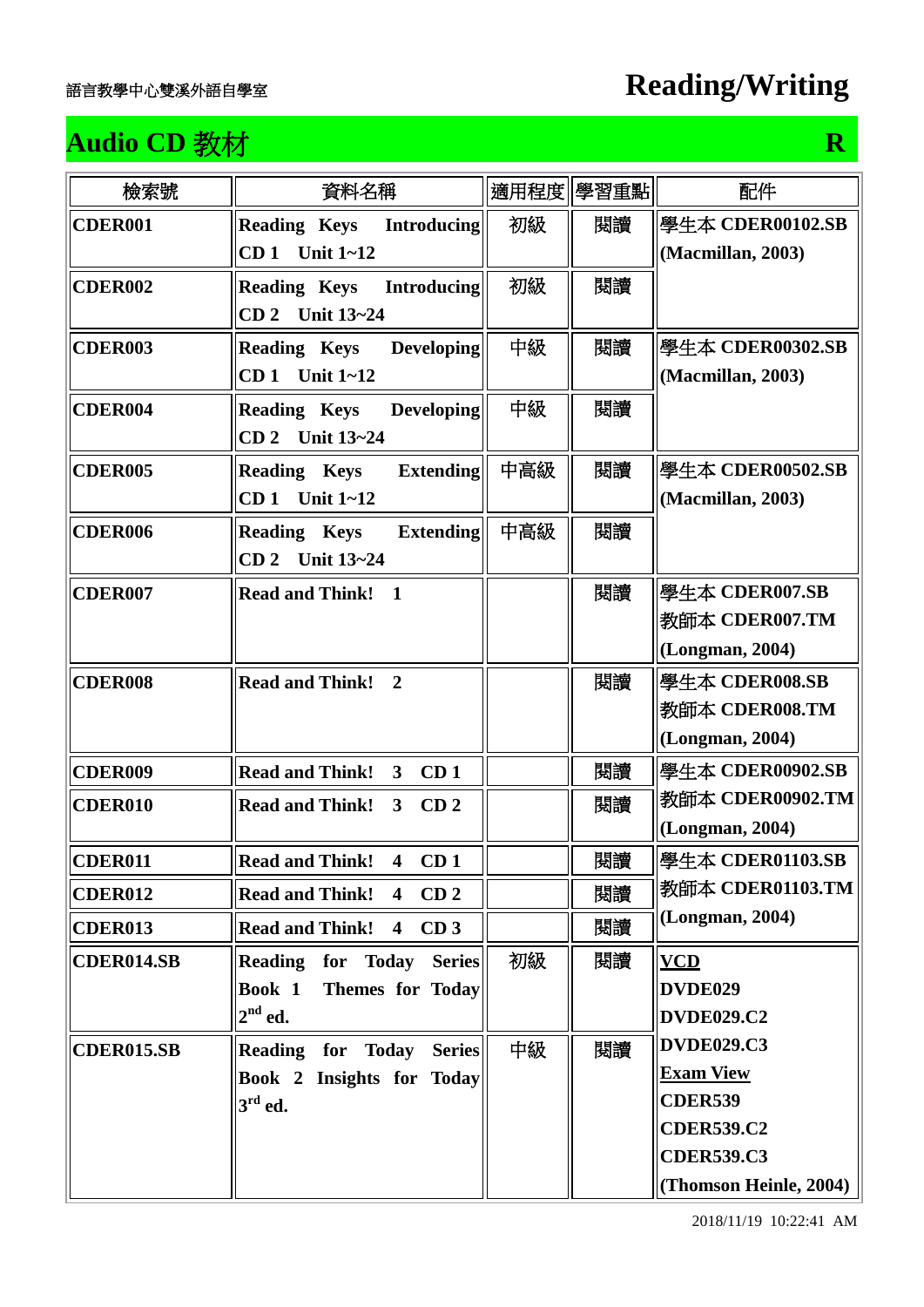## **Audio CD** 教材 **R**<br> **R**

| 檢索號               | 資料名稱                               |    | 適用程度 學習重點 | 配件                     |
|-------------------|------------------------------------|----|-----------|------------------------|
| <b>CDER016.SB</b> | Reading for Today<br><b>Series</b> | 中級 | 閱讀        | <b>VCD</b>             |
|                   | Book 3 Issues for Today            |    |           | DVDE030                |
|                   | $3rd$ ed.                          |    |           | <b>DVDE030.C2</b>      |
|                   |                                    |    |           | <b>DVDE030.C3</b>      |
|                   |                                    |    |           | <b>Exam View</b>       |
|                   |                                    |    |           | <b>CDER539</b>         |
|                   |                                    |    |           | <b>CDER539.C2</b>      |
|                   |                                    |    |           | <b>CDER539.C3</b>      |
|                   |                                    |    |           | (Thomson Heinle, 2004) |
| <b>CDER017</b>    | Reading for Today Series           | 高級 | 閱讀        | <u>課本</u>              |
|                   | <b>Book 4 Concepts for Today</b>   |    |           | <b>CDER017.SB</b>      |
|                   | $2nd$ ed. Audio CD                 |    |           | <b>VCD</b>             |
| <b>CDER017.C2</b> | Reading for Today Series           | 高級 | 閲讀        | DVDE030                |
|                   | <b>Book 4 Concepts for Today</b>   |    |           | <b>DVDE030.C2</b>      |
|                   | $2nd$ ed.<br><b>Audio CD</b>       |    |           | <b>DVDE030.C3</b>      |
| <b>CDER017.C3</b> | Reading for Today Series           | 高級 | 閱讀        | <b>Exam View</b>       |
|                   | <b>Book 4 Concepts for Today</b>   |    |           | <b>CDER539</b>         |
|                   | $2nd$ ed.<br><b>Audio CD</b>       |    |           | <b>CDER539.C2</b>      |
| <b>CDER017.C4</b> | Reading for Today Series           | 高級 | 閲讀        | <b>CDER539.C3</b>      |
|                   | <b>Book 4 Concepts for Today</b>   |    |           | (Thomson Heinle, 2004) |
|                   | $2nd$ ed.<br><b>Audio CD</b>       |    |           | 97 - 99 學年英文 (一)       |
| <b>CDER017.C5</b> | Reading for Today Series           | 高級 | 閲讀        | 讀本高級組教材                |
|                   | <b>Book 4 Concepts for Today</b>   |    |           |                        |
|                   | $2nd$ ed. Audio CD                 |    |           |                        |
|                   |                                    |    |           |                        |
| <b>CDER017.C6</b> | Reading for Today Series           | 高級 | 閲讀        |                        |
|                   | <b>Book 4 Concepts for Today</b>   |    |           |                        |
|                   | $2nd$ ed. Audio CD                 |    |           |                        |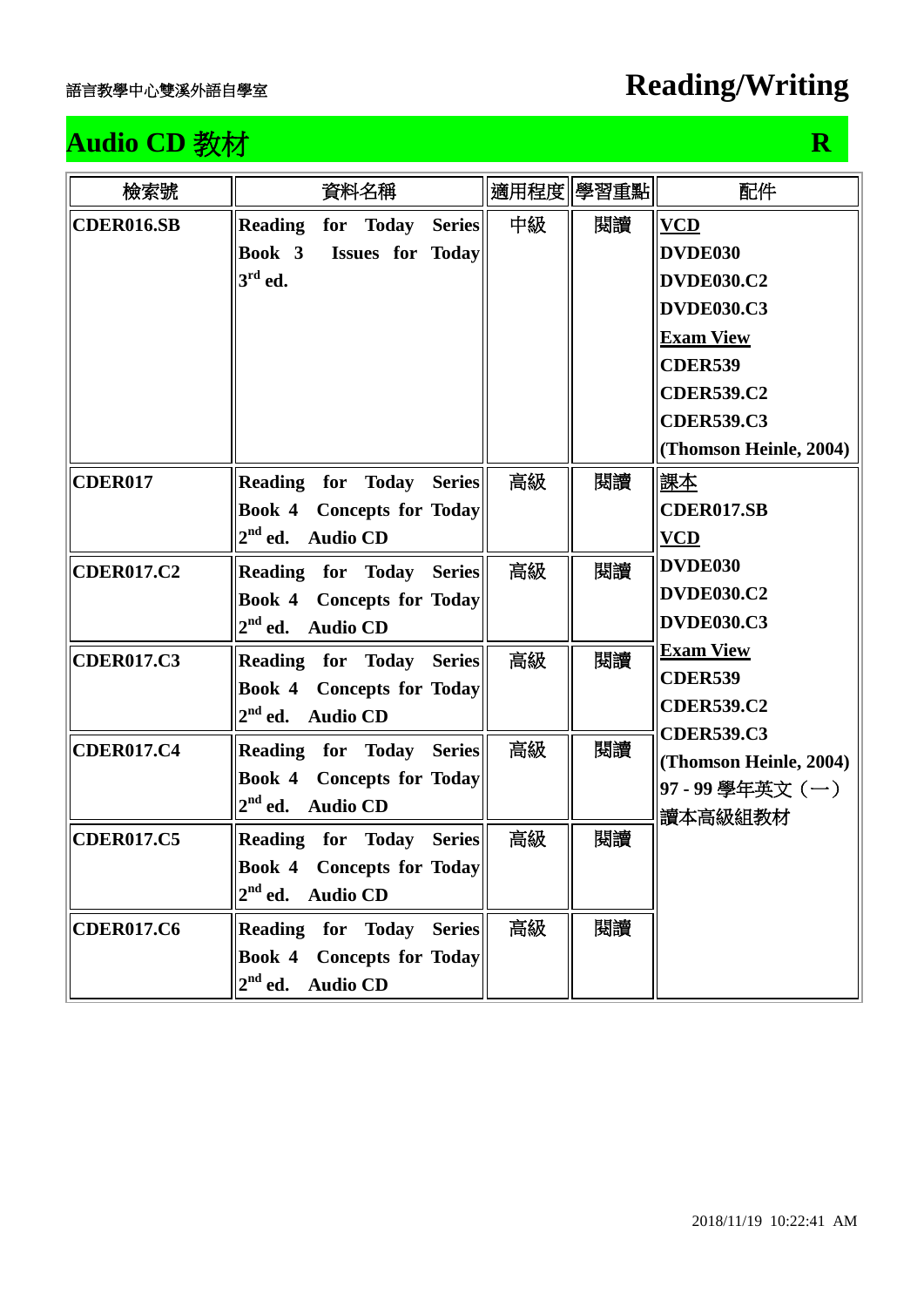## **Audio CD** 教材 **R**<br> **R**

| 檢索號                           | 資料名稱                                                                                                                       |      | 適用程度 學習重點 | 配件                                                                                                                                                                        |
|-------------------------------|----------------------------------------------------------------------------------------------------------------------------|------|-----------|---------------------------------------------------------------------------------------------------------------------------------------------------------------------------|
| <b>CDER018.SB</b>             | Reading for Today<br><b>Series</b><br>Book 5<br><b>Topics for Today</b><br>$3^{\rm rd}$ ed.                                | 高級   | 閱讀        | <b>VCD</b><br>DVDE030<br><b>DVDE030.C2</b><br><b>DVDE030.C3</b><br><b>Exam View</b><br><b>CDER539</b><br><b>CDER539.C2</b><br><b>CDER539.C3</b><br>(Thomson Heinle, 2004) |
| <b>CDER539</b>                | Reading for Today $(1 \sim 5)$<br><b>Protest Bank ExamView with</b><br><b>CD-Rom</b>                                       |      | 閱讀        |                                                                                                                                                                           |
| <b>CDER539.C2</b>             | Reading for Today $(1 \sim 5)$<br><b>Protest Bank ExamView with</b><br><b>CD-Rom</b>                                       |      | 閱讀        |                                                                                                                                                                           |
| <b>CDER539.C3</b>             | Reading for Today $(1 \sim 5)$<br><b>Protest Bank ExamView with</b><br><b>CD-Rom</b>                                       |      | 閲讀        |                                                                                                                                                                           |
| <b>CDER547</b><br>100學年贈閱     | <b>Reading for Today Series</b><br><b>Book 4 Concepts for Today</b><br>Third Edition Audio CD                              | 高級   | 閱讀        | 課本<br><b>CDER547.SB</b><br><u>教師本</u>                                                                                                                                     |
| <b>CDER548</b><br>100學年贈閱     | <b>Reading for Today Series</b><br><b>Book 4 Concepts for Today</b><br><b>Third Edition</b><br><b>Instruction's Manual</b> | 高級   | 閱讀        | <b>CDER548.TM</b><br><b>Heinle Cengage</b><br>Learning, 2011)<br>100學年英文 (一) 讀本<br>高級組教材                                                                                  |
| <b>CDER550.SB</b><br>98學年學校經費 | <b>Ready to Write: a First</b><br><b>Composition Text</b><br>3 <sup>rd</sup> Edition                                       | 中~中高 | 寫作        | 無影音配件<br>(Longman, 2003)                                                                                                                                                  |
| <b>CDER551.SB</b><br>98學年學校經費 | <b>Reason to Write Strategies</b><br>for Success in Academic<br><b>Writing</b> Low Intermediate                            | 初~中級 | 寫作        | 無影音配件<br>(Oxford, 2001)                                                                                                                                                   |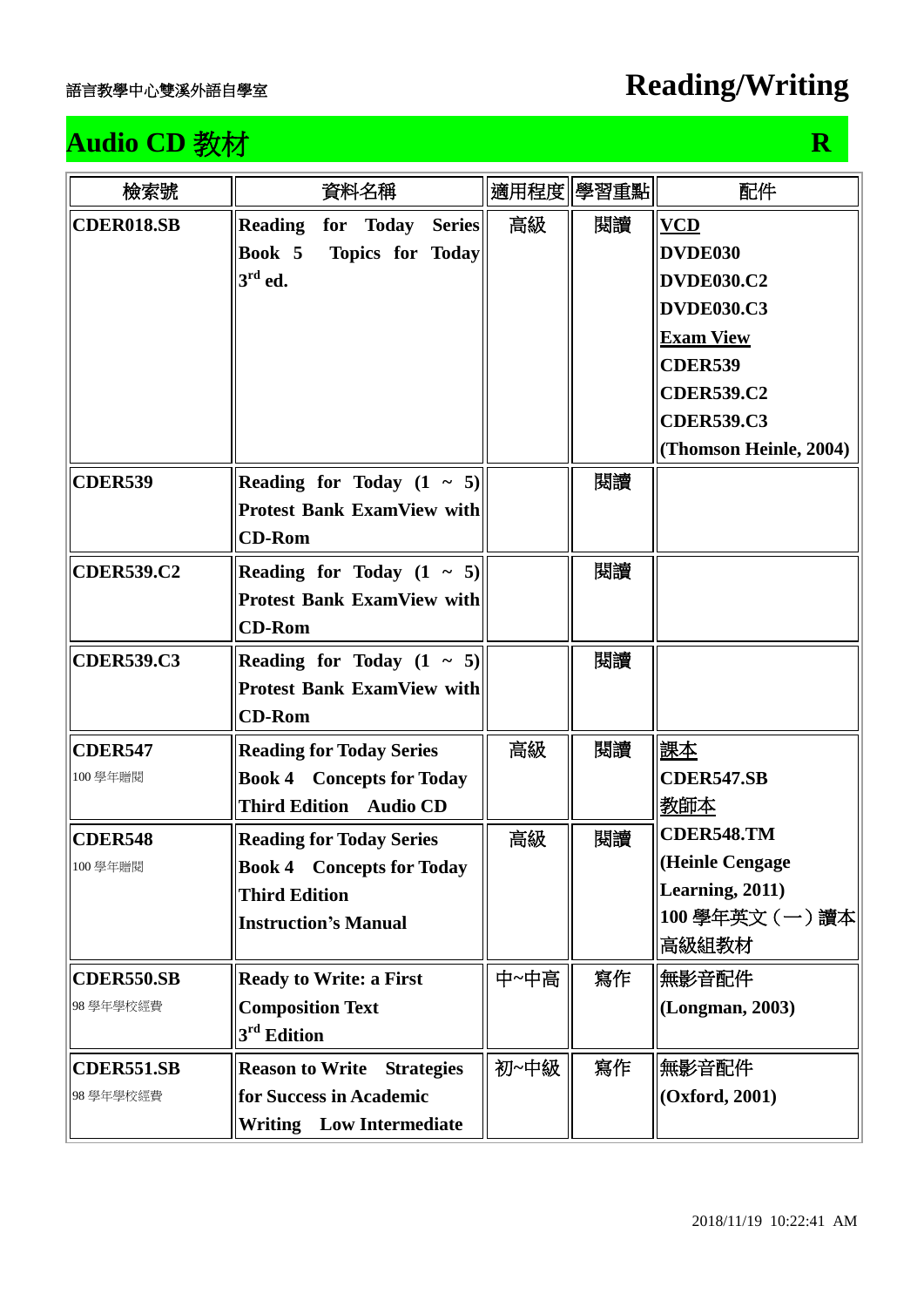## **Audio CD** 教材 **R**<br> **R**

| $\mathcal{L}(\mathcal{L})$ and $\mathcal{L}(\mathcal{L})$ and $\mathcal{L}(\mathcal{L})$ and $\mathcal{L}(\mathcal{L})$ |  |
|-------------------------------------------------------------------------------------------------------------------------|--|

| 檢索號               | 資料名稱                                   | 適用程度 | 學習重點 | 配件                    |
|-------------------|----------------------------------------|------|------|-----------------------|
| <b>CDER552.SB</b> | <b>Reason to Write Strategies</b>      | 中級   | 寫作   | 無影音配件                 |
| 98 學年學校經費         | for Success in Academic                |      |      | (Oxford, 2003)        |
|                   | Writing Intermediate                   |      |      |                       |
| <b>CDER553.SB</b> | <b>Reason to Write Strategies</b>      | 高級   | 寫作   | 無影音配件                 |
| 98學年學校經費          | for Success in Academic                |      |      | (Oxford, 2006)        |
|                   | <b>Writing Advanced</b>                |      |      |                       |
| <b>CDER564</b>    | <b>Reading Explorer 3</b>              | 中~高級 | 閲讀   | 課本                    |
| 贈閱教材              |                                        |      |      | DVDE054.SB            |
| <b>CDER564.C2</b> | <b>Reading Explorer 3</b>              | 中~高級 | 閲讀   | <b>DVD</b>            |
| 贈閱教材              |                                        |      |      | DVDE054               |
| <b>CDER564.C3</b> | <b>Reading Explorer 3</b>              | 中~高級 | 閲讀   | <b>DVDE054.C2</b>     |
| 贈閱教材              |                                        |      |      | <b>DVDE054.C3</b>     |
|                   |                                        |      |      | (Cengage<br>Learning, |
|                   |                                        |      |      | 2015)                 |
|                   |                                        |      |      | 104-106 學年英文 (一)      |
|                   |                                        |      |      | 中級&高級組教材              |
| <b>CDER565</b>    | <b>Reading for Today 2: Insights</b>   | 初級   | 閲讀   | 課本 CDER56502.SB       |
| 107學年贈閱教材         | 5 <sup>th</sup> Edition Audio CD 1New! |      |      | (Cengage Learning,    |
| <b>CDER566</b>    | <b>Reading for Today 2: Insights</b>   | 初級   | 閲讀   | 2016)                 |
| 107學年贈閱教材         | 5 <sup>th</sup> Edition Audio CD 2New! |      |      | 107學年英文(一)初級          |
|                   |                                        |      |      | 組教材                   |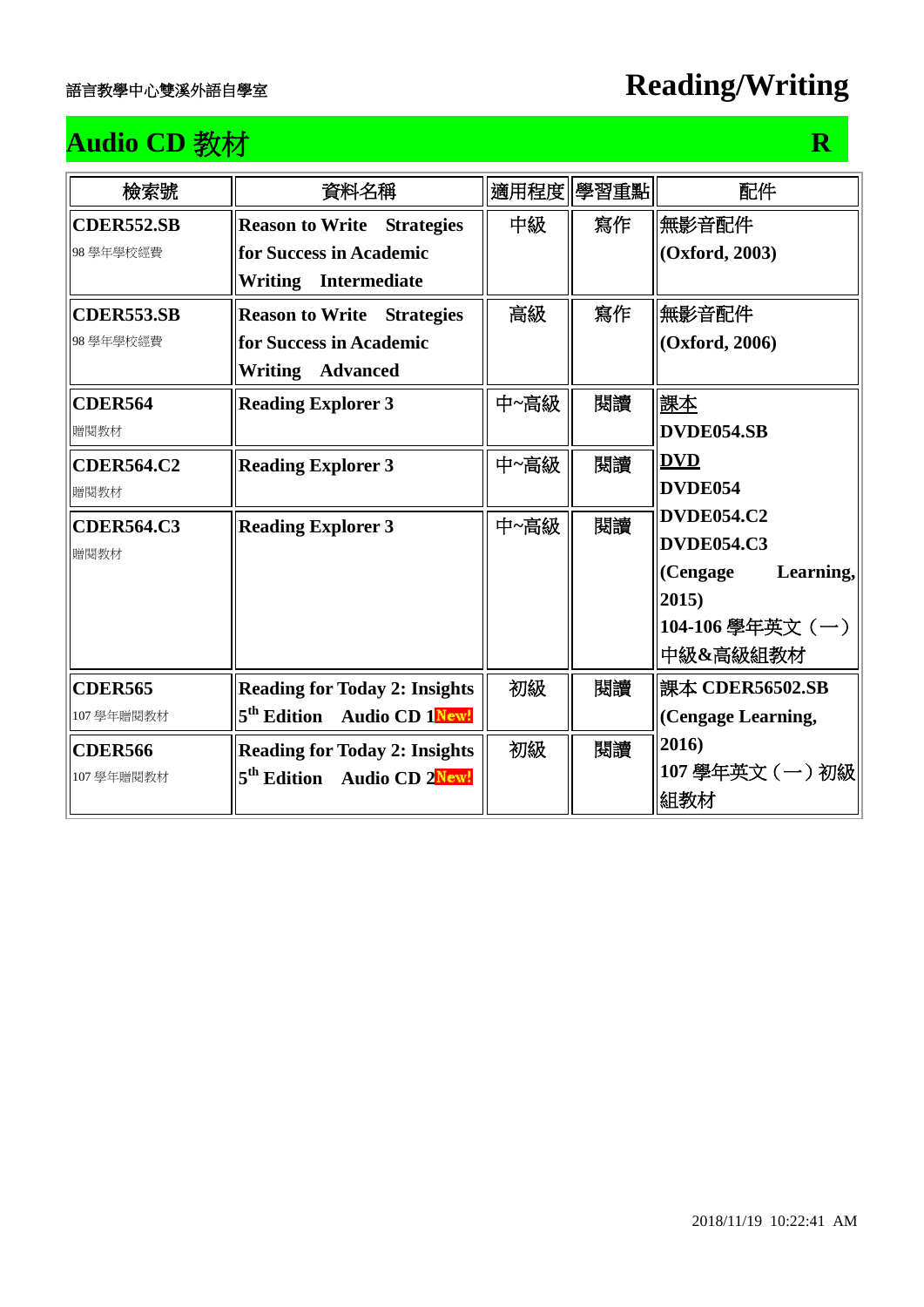## **Audio CD 教材 S**

| 檢索號               | 資料名稱                                 | 適用程度 | 學習重點 | 配件                 |
|-------------------|--------------------------------------|------|------|--------------------|
| <b>CDES016.SB</b> | <b>Style: Ten Lessons in Clarity</b> | 中級   | 寫作   | 無影音配件              |
|                   | and Grace                            |      |      | (Pearson Longman,  |
|                   |                                      |      |      | 2005)              |
| <b>CDES017.SB</b> | <b>Academic</b><br>Sourcework:       | 中高級  | 寫作   | 無影音配件              |
|                   | <b>Writing From Sources</b>          |      |      | (Houghton Mifflin, |
|                   |                                      |      |      | 2006)              |
| <b>CDES042.SB</b> | <b>Step into Writing</b>             | 初~中級 | 寫作   | 無影音配件              |
| 98學年學校經費          |                                      |      |      | (Longman, 1994)    |
| <b>CDES043</b>    | <b>Select Readings</b>               | 初級   | 閲讀   | 課本 CDES043.SB      |
| 101年贈閱            | <b>Second Edition</b>                |      |      | (Oxford, 2011)     |
|                   | New!<br><b>Intermediate</b>          |      |      | 101學年英文(一)讀        |
| <b>CDES043.C2</b> | <b>Select Readings</b>               | 初級   | 閲讀   | 本中級組教材             |
| 101年贈閱            | <b>Second Edition</b>                |      |      | 102 學年英文(一)中       |
|                   | New!<br><b>Intermediate</b>          |      |      | 級組教材               |
| <b>CDES043.C3</b> | <b>Select Readings</b>               | 初級   | 閱讀   |                    |
| 101年贈閱            | <b>Second Edition</b>                |      |      |                    |
|                   | <b>Intermediate</b><br>New!          |      |      |                    |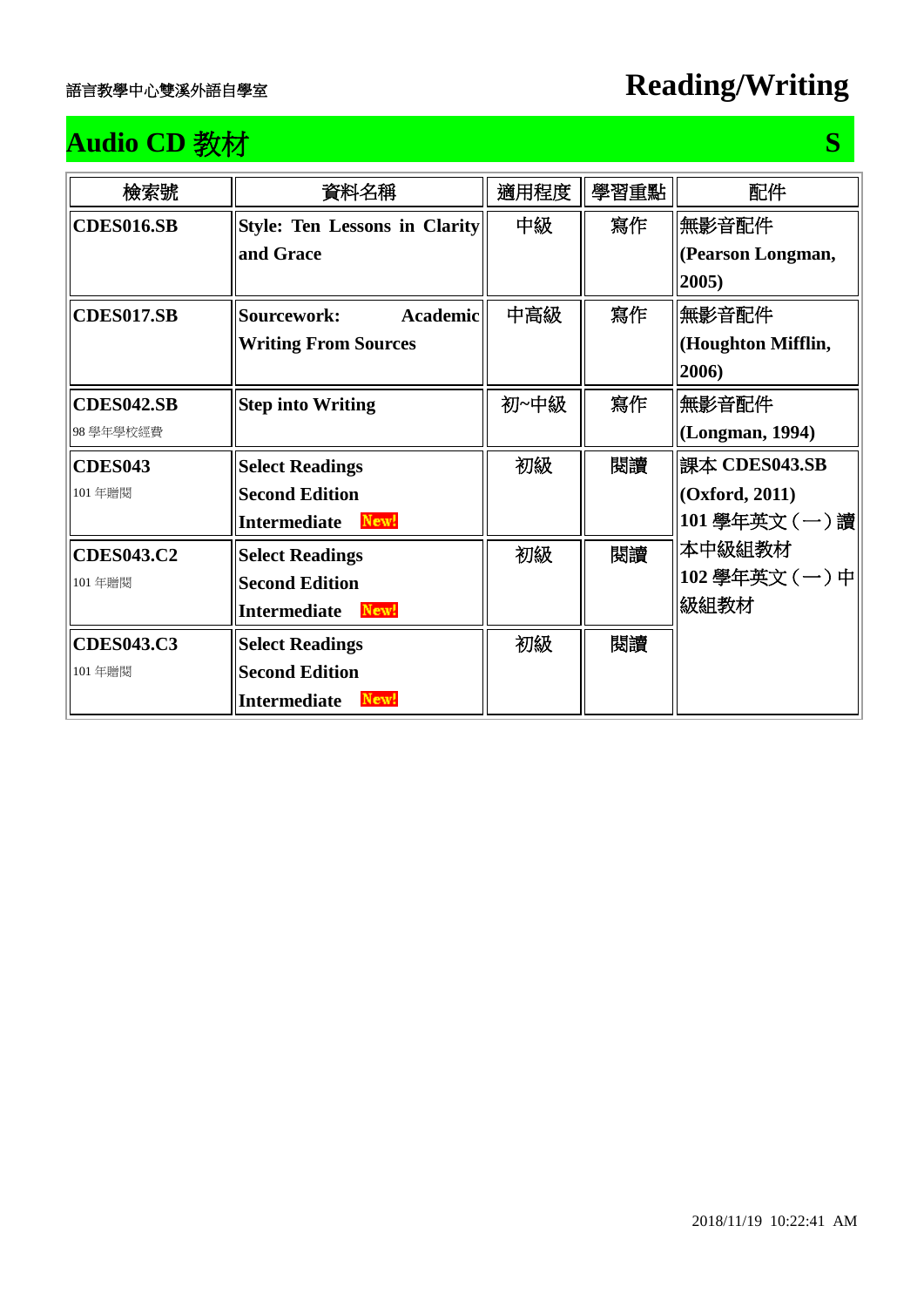# **Audio CD 教材 T Audio CD 教材 T Audio CD**

| 檢索號            | 資料名稱                                 | 適用程度           | 學習重點 | 配件                 |
|----------------|--------------------------------------|----------------|------|--------------------|
| <b>CDET377</b> | 21 <sup>st</sup> Century Reading 3   | B2             | 閱讀   | 課本 CDET37703.SB    |
| 107 學年贈閱       | Creative thinking and reading        |                |      | (Cengage Learning, |
|                | with TED Talks Audio CD 1            |                |      | 2016)              |
|                | New!                                 |                |      | 107 學年英文 (一) 中     |
| <b>CDET378</b> | 21 <sup>st</sup> Century Reading 3   | B <sub>2</sub> | 閲讀   | 級組教材               |
| 107 學年贈閱       | <b>Creative thinking and reading</b> |                |      |                    |
|                | with TED Talks Audio CD 2            |                |      |                    |
|                | New!                                 |                |      |                    |
| <b>CDET379</b> | 21 <sup>st</sup> Century Reading 3   | B2             | 閱讀   |                    |
| 107 學年贈閱       | <b>Creative thinking and reading</b> |                |      |                    |
|                | with TED Talks DVD<br>New!           |                |      |                    |
| <b>CDET380</b> | 21 <sup>st</sup> Century Reading 4   | <b>B2-C1</b>   | 閱讀   | 課本 CDET38003.SB    |
| 107 學年贈閱       | Creative thinking and reading        |                |      | (Cengage Learning, |
|                | with TED Talks Audio CD 1            |                |      | 2016)              |
|                | New!                                 |                |      | 107 學年英文 (一) 高     |
| <b>CDET381</b> | 21 <sup>st</sup> Century Reading 4   | <b>B2-C1</b>   | 閱讀   | 級組教材               |
| 107 學年贈閱       | Creative thinking and reading        |                |      |                    |
|                | with TED Talks Audio CD 2            |                |      |                    |
|                | New!                                 |                |      |                    |
| <b>CDET382</b> | 21 <sup>st</sup> Century Reading 4   | <b>B2-C1</b>   | 閱讀   |                    |
| 107 學年贈閱       | <b>Creative thinking and reading</b> |                |      |                    |
|                | New!<br>with TED Talks DVD           |                |      |                    |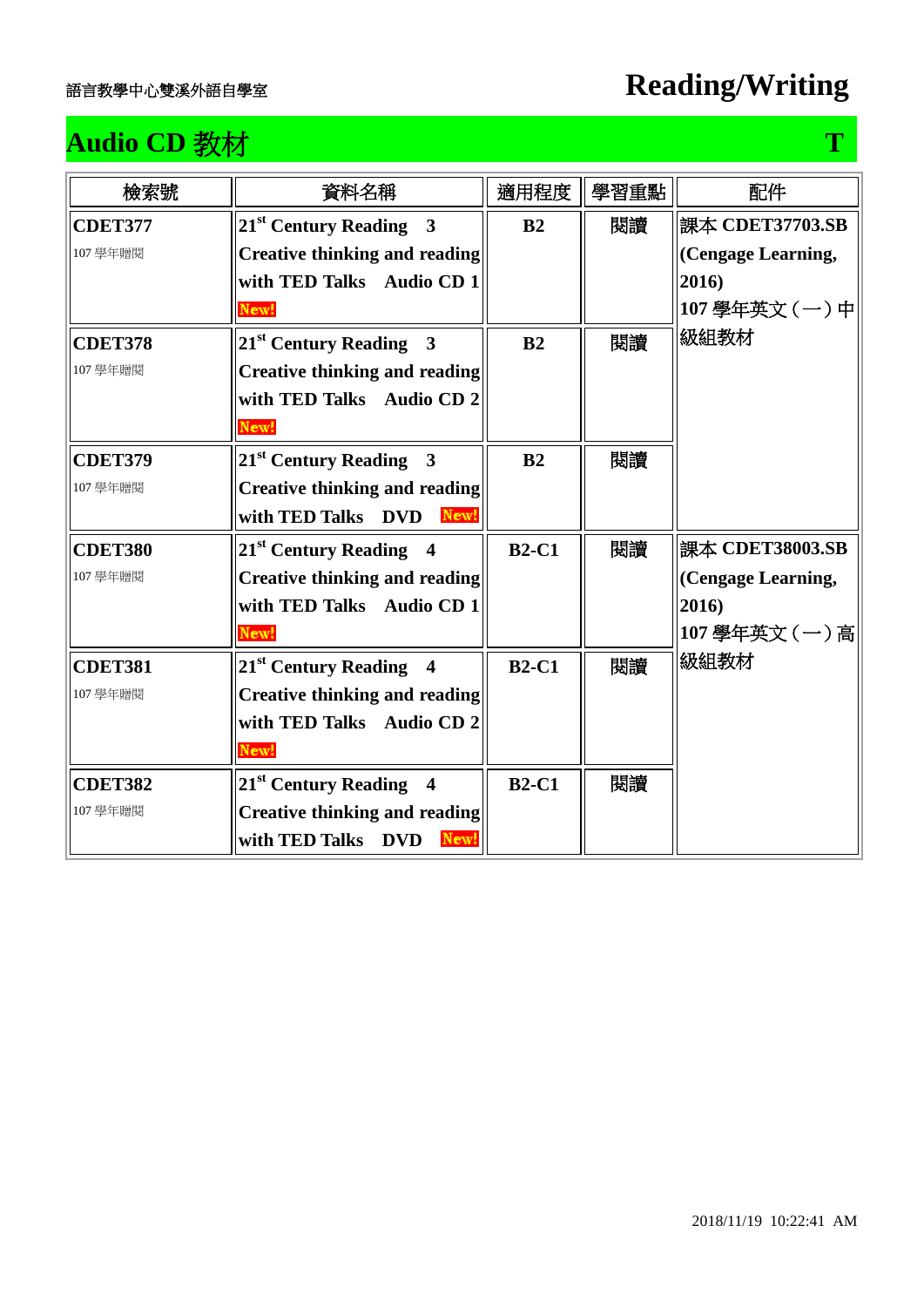## **Audio CD 教材** W **W 2008年 2008年 2009年 2009年 2009年 2009年 2009年 2009年 2009年 2009年 2009年 2009年 2009年 2009年 2009年 2009年 2009年 2009年 2009年 2009年 2009年 2009年 2009年 2009年 2009年 2009年 2009年 2009年 2009年 2009年 2009年 2009年 2009年 2009**

| 檢索號            | 資料名稱                                                            | 適用程度 | 學習重點 | 配件                                          |
|----------------|-----------------------------------------------------------------|------|------|---------------------------------------------|
| CDEW012.SB     | $3^{\rm rd}$<br>The Writer's Response                           | 高級   | 寫作   | 無影音配件                                       |
|                | <b>Edition:</b><br><b>Reading-based</b><br>$\mathbf A$          |      |      | (Thomson, 2004)                             |
|                | <b>Approach to College Writing</b>                              |      |      |                                             |
| CDEW013.SB     | Writing Clearly: An Editing                                     | 高級   | 寫作   | 無影音配件                                       |
|                | Guide 2 <sup>nd</sup> Edition                                   |      |      | (Heinle<br>Heinle,<br>&                     |
|                |                                                                 |      |      | 1999)                                       |
| CDEW013.SB.C2  | Writing Clearly: An Editing                                     | 高級   | 寫作   | 無影音配件                                       |
| 98學年學校經費       | Guide 2 <sup>nd</sup> Edition                                   |      |      | (Heinle<br>Heinle,<br>$\boldsymbol{\alpha}$ |
|                |                                                                 |      |      | 1999)                                       |
| CDEW016.SBNew! | 4 <sup>th</sup><br>The Writer's Response                        | 高級   | 寫作   | 無影音配件                                       |
| 98 學年學校經費      | edition:<br><b>Reading-based</b><br>$\mathbf A$                 |      |      | (Thomson, 2008)                             |
|                | <b>Approach to College Writing</b>                              |      |      |                                             |
| CDEW017.SB     | <b>The</b><br><b>Writing</b><br><b>Process:</b><br>$\mathbf{a}$ | 高級   | 寫作   | 無影音配件                                       |
| 98學年學校經費       | <b>Concise Rhetoric, Reader, and</b>                            |      |      | (Pearson, 2009)                             |
|                | Handbook New!                                                   |      |      |                                             |
| CDEW018.SB     | Writing for the Real World 1                                    | 初級   | 寫作   | 無影音配件                                       |
| 98學年學校經費       | An Introduction to General                                      |      |      | (Oxford, 2004)                              |
|                | <b>Student Book New!</b><br>Writing                             |      |      |                                             |
| CDEW019.SB     | Writing for the Real World 2                                    | 中級   | 寫作   | 無影音配件                                       |
| 98學年學校經費       | An Introduction to Business                                     |      |      | (Oxford, 2005)                              |
|                | Writing<br><b>Student Book New!</b>                             |      |      |                                             |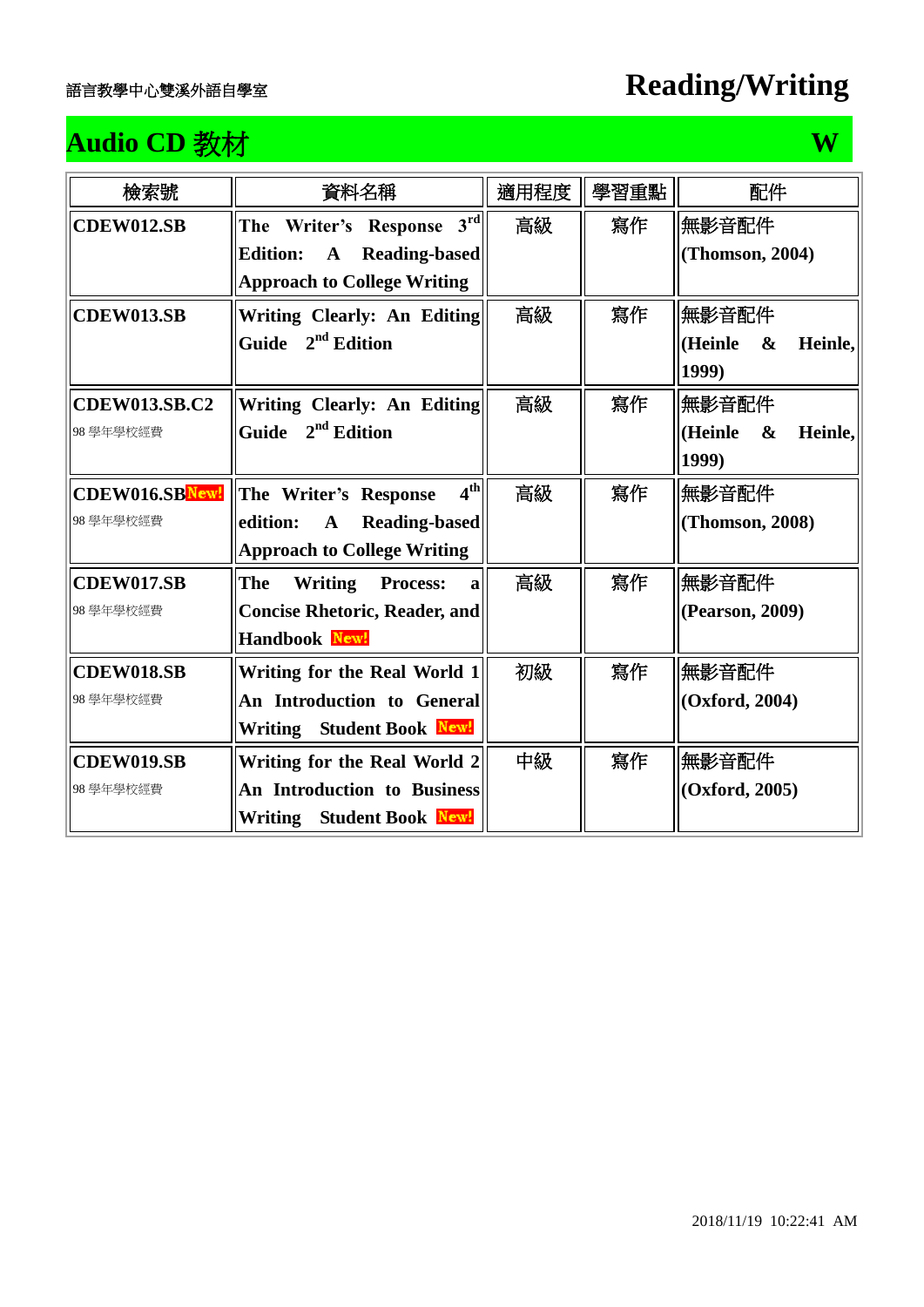## **DVD** 教材 **R R R R R**

| 檢索號               | 資料名稱                                                     | 適用程度 | 學習重點 | 配件                    |
|-------------------|----------------------------------------------------------|------|------|-----------------------|
| DVDE029           | <b>Reading for Today Series</b>                          | 初一中級 | 閲讀   | 課本                    |
|                   | <b>Book 1: Themes for Today</b>                          |      |      | <b>CDER014.SB</b>     |
|                   | $2nd$ ed                                                 |      |      | <b>CDER015.SB</b>     |
|                   | <b>Book 2: Insights for Today</b><br>$3rd$ ed            |      |      | (Thomson Heinle 2004) |
| <b>DVDE029.C2</b> | <b>Reading for Today Series</b>                          | 初-中級 | 閱讀   |                       |
|                   | <b>Book 1: Themes for Today</b><br>$2nd$ ed              |      |      |                       |
|                   | <b>Book 2: Insights for Today</b><br>$3rd$ ed            |      |      |                       |
| <b>DVDE029.C3</b> | <b>Reading for Today Series</b>                          | 初一中級 | 閲讀   |                       |
|                   | <b>Book 1: Themes for Today</b><br>$2nd$ ed              |      |      |                       |
|                   | <b>Book 2: Insights for Today</b><br>$3rd$ ed            |      |      |                       |
| DVDE030           | <b>Reading for Today Series</b>                          | 中一高級 | 閲讀   | 課本                    |
|                   | 3 <sup>rd</sup><br><b>Book 3: Issues for Today</b>       |      |      | CDER016.SB-CDER018.SB |
|                   | ed                                                       |      |      | (Thomson Heinle 2004) |
|                   | <b>Book 4: Concepts for Today</b><br>$2nd$ ed            |      |      |                       |
|                   | 3 <sup>rd</sup><br><b>Book 5: Topics for Today</b><br>ed |      |      |                       |
| <b>DVDE030.C2</b> | <b>Reading for Today Series</b>                          | 中一高級 | 閲讀   |                       |
|                   | 3 <sup>rd</sup><br><b>Book 3: Issues for Today</b>       |      |      |                       |
|                   | ed                                                       |      |      |                       |
|                   | <b>Book 4: Concepts for Today</b><br>$2nd$ ed            |      |      |                       |
|                   | 3 <sup>rd</sup><br><b>Book 5: Topics for Today</b>       |      |      |                       |
|                   | ed                                                       |      |      |                       |